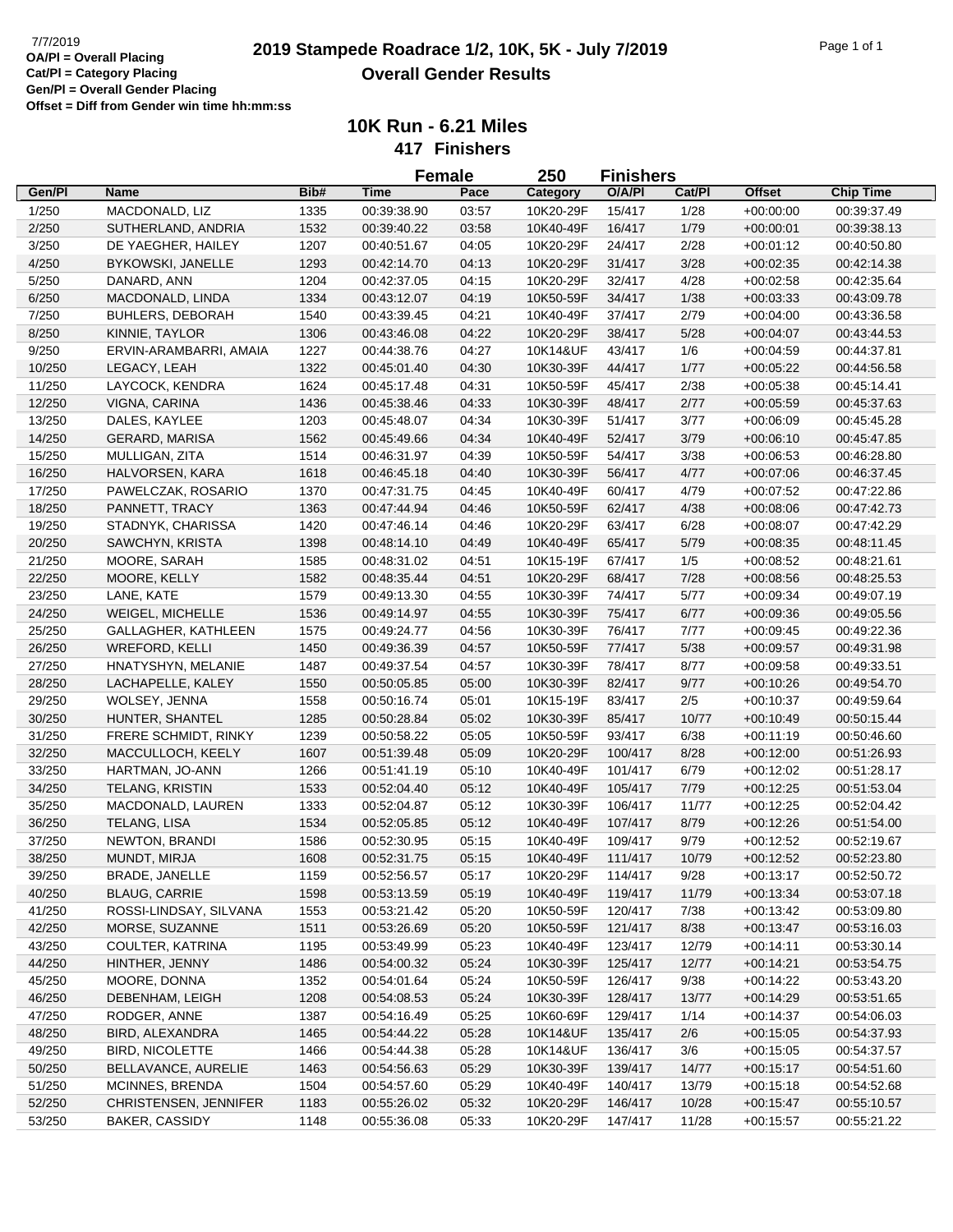|         |                         |      |             | <b>Female</b> | 250       | <b>Finishers</b>   |        |                            |                            |
|---------|-------------------------|------|-------------|---------------|-----------|--------------------|--------|----------------------------|----------------------------|
| Gen/Pl  | <b>Name</b>             | Bib# | <b>Time</b> | Pace          | Category  | O/A/PI             | Cat/Pl | <b>Offset</b>              | <b>Chip Time</b>           |
| 54/250  | GIGNAC, GUYLAINE        | 1478 | 00:55:40.30 | 05:34         | 10K60-69F | 148/417            | 2/14   | $+00.16:01$                | 00:55:34.18                |
| 55/250  | <b>FALLEN, LORI</b>     | 1231 | 00:55:42.17 | 05:34         | 10K40-49F | 150/417            | 14/79  | $+00:16:03$                | 00:55:35.02                |
| 56/250  | ELMER, FRANZISKA        | 1225 | 00:55:48.08 | 05:34         | 10K30-39F | 151/417            | 15/77  | $+00:16:09$                | 00:55:34.78                |
| 57/250  | VAN SPANKEREN, ASHLEY   | 1433 | 00:55:51.38 | 05:35         | 10K20-29F | 153/417            | 12/28  | $+00:16:12$                | 00:55:11.79                |
| 58/250  | SMITH, NICOLA           | 1412 | 00:55:58.55 | 05:35         | 10K40-49F | 156/417            | 15/79  | $+00:16:19$                | 00:55:38.70                |
| 59/250  | ZACHARIAS, NICOLE       | 1455 | 00:56:04.51 | 05:36         | 10K40-49F | 158/417            | 16/79  | $+00:16:25$                | 00:55:43.80                |
| 60/250  | HARRISON, NICOLE        | 1549 | 00:56:08.09 | 05:36         | 10K30-39F | 159/417            | 16/77  | $+00:16:29$                | 00:55:51.76                |
| 61/250  | CORSALE, EMILY          | 1194 | 00:56:13.81 | 05:37         | 10K30-39F | 160/417            | 17/77  | $+00:16:34$                | 00:55:52.84                |
| 62/250  | LOMAS, ANNA             | 1327 | 00:56:20.40 | 05:38         | 10K30-39F | 164/417            | 18/77  | $+00:16:41$                | 00:56:09.94                |
| 63/250  | ELLIOTT, JUDITH         | 1224 | 00:56:42.62 | 05:40         | 10K60-69F | 167/417            | 3/14   | $+00:17:03$                | 00:56:28.32                |
| 64/250  | <b>MARTIN, SARAH</b>    | 1626 | 00:56:45.71 | 05:40         | 10K30-39F | 168/417            | 19/77  | $+00:17:06$                | 00:56:42.44                |
| 65/250  | <b>BREAU, CYNTHIA</b>   | 1163 | 00:56:47.96 | 05:40         | 10K40-49F | 169/417            | 17/79  | $+00:17:09$                | 00:56:31.62                |
| 66/250  | MURPHY, AMANDA          | 1355 | 00:56:48.01 | 05:40         | 10K40-49F | 170/417            | 18/79  | $+00:17:09$                | 00:56:32.19                |
| 67/250  | MORGAN, DAYNA           | 1353 | 00:56:51.66 | 05:41         | 10K30-39F | 171/417            | 20/77  | $+00:17:12$                | 00:56:35.22                |
| 68/250  | MORRISH, ALICIA         | 1354 | 00:56:56.17 | 05:41         | 10K40-49F | 172/417            | 19/79  | $+00:17:17$                | 00:56:31.76                |
| 69/250  | HANTZSCH, PATRICIA      | 1264 | 00:57:00.74 | 05:42         | 10K60-69F | 173/417            | 4/14   | $+00:17:21$                | 00:56:47.76                |
| 70/250  | RITCHOT, KATHLEEN       | 1522 | 00:57:09.76 | 05:42         | 10K50-59F | 174/417            | 10/38  | $+00:17:30$                | 00:56:52.18                |
| 71/250  | EHRENZELLER, TINA       | 1223 | 00:57:16.70 | 05:43         | 10K30-39F | 175/417            | 21/77  | $+00:17:37$                | 00:57:03.32                |
| 72/250  | ZDUNICH-HUBER, TERESA   | 1621 | 00:57:26.99 | 05:44         | 10K50-59F | 176/417            | 11/38  | $+00:17:48$                | 00:57:07.59                |
|         |                         |      |             |               |           |                    |        |                            |                            |
| 73/250  | LAURA, MELISSA          | 1498 | 00:57:32.33 | 05:45         | 10K30-39F | 177/417<br>179/417 | 22/77  | $+00:17:53$                | 00:57:11.94<br>00:57:37.69 |
| 74/250  | KINNIE, SUSAN           | 1305 | 00:57:40.28 | 05:46         | 10K50-59F |                    | 12/38  | $+00:18:01$<br>$+00:18:08$ |                            |
| 75/250  | CULLIMORE, JENN         | 1199 | 00:57:46.91 | 05:46         | 10K40-49F | 180/417            | 20/79  |                            | 00:57:40.62                |
| 76/250  | JACKSON, AIMEE          | 1289 | 00:57:47.36 | 05:46         | 10K30-39F | 181/417            | 23/77  | $+00:18:08$                | 00:57:36.70                |
| 77/250  | SKOV, BONNIE            | 1408 | 00:57:50.97 | 05:47         | 10K70-79F | 182/417            | 1/2    | $+00:18:12$                | 00:57:43.42                |
| 78/250  | RANDHAWA, HARMAN        | 1589 | 00:57:58.73 | 05:47         | 10K30-39F | 183/417            | 24/77  | $+00:18:19$                | 00:57:49.72                |
| 79/250  | SMITH, NICOLE           | 1611 | 00:58:16.19 | 05:49         | 10K40-49F | 185/417            | 21/79  | $+00:18:37$                | 00:58:08.06                |
| 80/250  | WOODWORTH, LINDSAY      | 1537 | 00:58:17.71 | 05:49         | 10K40-49F | 187/417            | 22/79  | $+00:18:38$                | 00:58:04.73                |
| 81/250  | RAISANEN, ANU           | 1588 | 00:58:37.75 | 05:51         | 10K30-39F | 189/417            | 25/77  | $+00:18:58$                | 00:58:27.97                |
| 82/250  | MARSON, LINA            | 1339 | 00:58:59.49 | 05:53         | 10K60-69F | 194/417            | 5/14   | $+00:19:20$                | 00:58:40.05                |
| 83/250  | AVERY, ANGELA           | 1462 | 00:59:08.89 | 05:54         | 10K40-49F | 195/417            | 23/79  | $+00:19:29$                | 00:58:56.77                |
| 84/250  | <b>SCHATZ, JENNIFER</b> | 1610 | 00:59:12.10 | 05:55         | 10K30-39F | 196/417            | 26/77  | $+00:19:33$                | 00:58:52.70                |
| 85/250  | ALLEN, KRISTAL          | 1141 | 00:59:25.60 | 05:56         | 10K40-49F | 199/417            | 24/79  | $+00:19:46$                | 00:59:08.72                |
| 86/250  | FAIRBOURN, LILLIAN      | 1229 | 00:59:26.60 | 05:56         | 10K60-69F | 200/417            | 6/14   | $+00:19:47$                | 00:59:21.60                |
| 87/250  | CARLISLE, LAURA         | 1173 | 00:59:40.31 | 05:58         | 10K50-59F | 201/417            | 13/38  | $+00:20:01$                | 00:59:21.95                |
| 88/250  | <b>BAKER, THERESA</b>   | 1149 | 00:59:40.39 | 05:58         | 10K50-59F | 202/417            | 14/38  | $+00:20:01$                | 00:59:21.37                |
| 89/250  | KOWALISHEN, DORRIE      | 1314 | 00:59:47.13 | 05:58         | 10K40-49F | 204/417            | 25/79  | $+00:20:08$                | 00:59:35.39                |
| 90/250  | <b>BERES, ANDREA</b>    | 1597 | 00:59:48.73 | 05:58         | 10K50-59F | 205/417            | 15/38  | $+00:20:09$                | 00:58:56.74                |
| 91/250  | RICHARD, BREANNA        | 1521 | 00:59:51.21 | 05:59         | 10K30-39F | 206/417            | 27/77  | $+00:20:12$                | 00:59:48.14                |
| 92/250  | YEE, SUSAN              | 1452 | 00:59:57.26 | 05:59         | 10K50-59F | 208/417            | 16/38  | $+00:20:18$                | 00:59:28.13                |
| 93/250  | <b>INNES, CHRISTIE</b>  | 1287 | 01:00:02.53 | 06:00         | 10K40-49F | 210/417            | 26/79  | $+00:20:23$                | 00:59:41.12                |
| 94/250  | HAWRYSCHUK, GINA        | 1484 | 01:00:27.70 | 06:02         | 10K40-49F | 211/417            | 27/79  | $+00:20:48$                | 01:00:05.83                |
| 95/250  | CAUFIELD, AMY           | 1177 | 01:00:27.77 | 06:02         | 10K20-29F | 212/417            | 13/28  | $+00:20:48$                | 01:00:20.12                |
| 96/250  | PATERSON, LYNDSEY       | 1369 | 01:00:30.33 | 06:03         | 10K30-39F | 213/417            | 28/77  | $+00:20:51$                | 01:00:06.32                |
| 97/250  | TULLOCH, CHRISTINE      | 1432 | 01:00:43.99 | 06:04         | 10K40-49F | 215/417            | 28/79  | $+00:21:05$                | 01:00:14.80                |
| 98/250  | WILSON, JANAY           | 1631 | 01:00:47.60 | 06:04         | 10K30-39F | 216/417            | 29/77  | $+00:21:08$                | 01:00:37.69                |
| 99/250  | REEVES, SAVANAH         | 1381 | 01:00:52.47 | 06:05         | 10K30-39F | 217/417            | 30/77  | $+00:21:13$                | 01:00:30.02                |
| 100/250 | BARRY, KELLY            | 1153 | 01:00:53.53 | 06:05         | 10K50-59F | 218/417            | 17/38  | $+00:21:14$                | 01:00:41.79                |
| 101/250 | SINGLETON, GRACIE       | 1405 | 01:01:06.37 | 06:06         | 10K15-19F | 219/417            | 3/5    | $+00:21:27$                | 01:00:52.89                |
| 102/250 | ZENITH, AMBER           | 1456 | 01:01:11.08 | 06:07         | 10K40-49F | 220/417            | 29/79  | $+00:21:32$                | 01:01:02.43                |
| 103/250 | HUSKA, CATHY            | 1604 | 01:01:16.90 | 06:07         | 10K40-49F | 221/417            | 30/79  | $+00:21:38$                | 01:00:59.04                |
| 104/250 | SMYRL, LISA             | 1413 | 01:01:31.24 | 06:09         | 10K40-49F | 222/417            | 31/79  | $+00:21:52$                | 01:01:07.11                |
| 105/250 | KEATLEY, CATHERINE      | 1299 | 01:01:45.23 | 06:10         | 10K40-49F | 224/417            | 32/79  | $+00:22:06$                | 01:01:25.24                |
| 106/250 | CURE, BRISTI            | 1200 | 01:01:47.72 | 06:10         | 10K30-39F | 225/417            | 31/77  | $+00:22:08$                | 01:01:25.15                |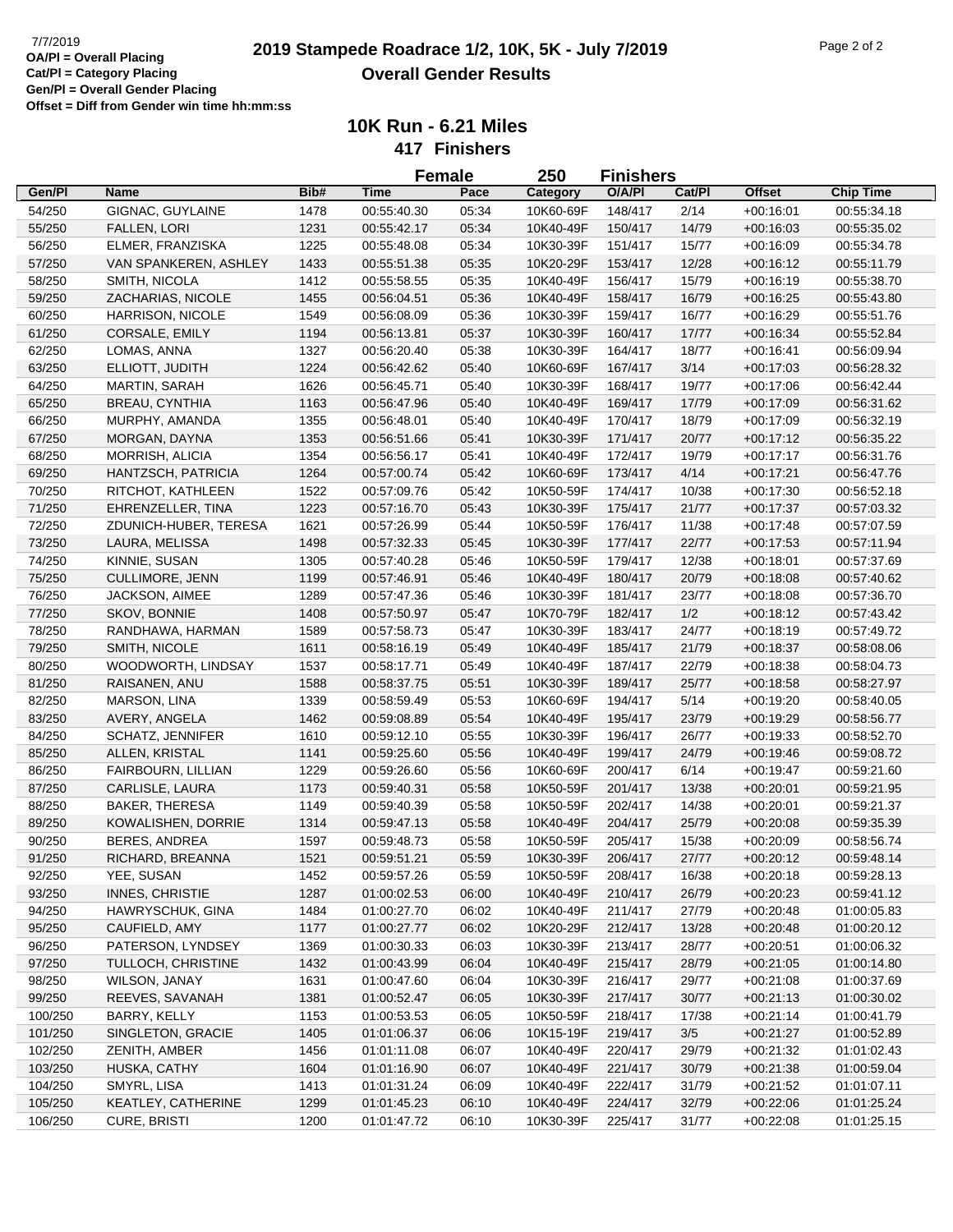## **2019 Stampede Roadrace 1/2, 10K, 5K - July 7/2019** 7/7/2019 Page 3 of 3 **Overall Gender Results**

|                    |                                    |      |             | <b>Female</b> | 250                    | <b>Finishers</b> |        |               |                  |
|--------------------|------------------------------------|------|-------------|---------------|------------------------|------------------|--------|---------------|------------------|
| Gen/Pl             | <b>Name</b>                        | Bib# | <b>Time</b> | Pace          | Category               | O/A/PI           | Cat/Pl | <b>Offset</b> | <b>Chip Time</b> |
| 107/250            | CYRE, SHELLEY                      | 1601 | 01:01:48.11 | 06:10         | 10K40-49F              | 226/417          | 33/79  | $+00:22:09$   | 01:01:27.90      |
| 108/250            | GIBNEY, LEIGH                      | 1245 | 01:01:48.37 | 06:10         | 10K40-49F              | 227/417          | 34/79  | $+00:22:09$   | 01:01:38.69      |
| 109/250            | DERBECKER, SUZANNE                 | 1210 | 01:01:52.85 | 06:11         | 10K50-59F              | 228/417          | 18/38  | $+00:22:13$   | 01:01:45.30      |
| 110/250            | CARLSON, TABI                      | 1174 | 01:01:57.61 | 06:11         | 10K30-39F              | 229/417          | 32/77  | $+00:22:18$   | 01:01:34.66      |
| 111/250            | DIBSKI, PATTI                      | 1211 | 01:02:10.59 | 06:13         | 10K40-49F              | 230/417          | 35/79  | $+00:22:31$   | 01:01:42.50      |
| 112/250            | THIBAULT, AMELIE                   | 1428 | 01:02:16.01 | 06:13         | 10K30-39F              | 231/417          | 33/77  | $+00:22:37$   | 01:01:48.38      |
| 113/250            | <b>GROULX, GENEVIEVE</b>           | 1256 | 01:02:16.17 | 06:13         | 10K30-39F              | 232/417          | 34/77  | $+00:22:37$   | 01:01:59.37      |
| 114/250            | MCCOMBE, SHAWN                     | 1342 | 01:02:44.84 | 06:16         | 10K50-59F              | 233/417          | 19/38  | $+00:23:05$   | 01:02:26.07      |
| 115/250            | JAMES, SHANNON                     | 1292 | 01:02:50.37 | 06:17         | 10K30-39F              | 235/417          | 35/77  | $+00:23:11$   | 01:02:33.19      |
| 116/250            | ROBINSON, ANDREA L                 | 1596 | 01:02:51.87 | 06:17         | 10K40-49F              | 236/417          | 36/79  | $+00:23:12$   | 01:02:47.92      |
| 117/250            | FLEMING, JOLENE                    | 1233 | 01:02:54.33 | 06:17         | 10K30-39F              | 238/417          | 36/77  | $+00:23:15$   | 01:02:45.40      |
| 118/250            | STACH, BELINDA                     | 1415 | 01:02:54.78 | 06:17         | 10K50-59F              | 239/417          | 20/38  | $+00:23:15$   | 01:02:45.45      |
| 119/250            | EDWARDS, MEAGAN                    | 1222 | 01:02:56.74 | 06:17         | 10K40-49F              | 240/417          | 37/79  | $+00:23:17$   | 01:02:33.69      |
| 120/250            | CASTLE, SARAH                      | 1468 | 01:03:13.79 | 06:19         | 10K30-39F              | 242/417          | 37/77  | $+00:23:34$   | 01:03:00.03      |
| 121/250            | LUU, KRISTEN                       | 1580 | 01:03:15.10 | 06:19         | 10K40-49F              | 243/417          | 38/79  | $+00:23:36$   | 01:03:05.42      |
| 122/250            | KEMP, ANITA                        | 1301 | 01:03:36.95 | 06:21         | 10K40-49F              | 245/417          | 39/79  | $+00:23:58$   | 01:03:29.06      |
| 123/250            | CHATAIN, PEARL                     | 1180 | 01:03:37.53 | 06:21         | 10K40-49F              | 246/417          | 40/79  | $+00:23:58$   | 01:03:28.64      |
| 124/250            | <b>SCHIMPF, KARLIE</b>             | 1399 | 01:03:38.50 | 06:21         | 10K20-29F              | 247/417          | 14/28  | $+00:23:59$   | 01:03:29.29      |
|                    | MORTON, JENNIFER                   | 1513 | 01:03:39.15 | 06:21         | 10K40-49F              | 248/417          | 41/79  |               |                  |
| 125/250<br>126/250 | LAVOIE, RACHELLE                   |      | 01:03:48.46 | 06:22         | 10K30-39F              | 252/417          |        | $+00:24:00$   | 01:03:24.60      |
|                    |                                    | 1319 |             |               |                        |                  | 38/77  | $+00:24:09$   | 01:03:45.39      |
| 127/250            | MARZETTI, JOAN<br>HILL-VENIOT, JAN | 1340 | 01:03:58.37 | 06:23         | 10K60-69F<br>10K60-69F | 254/417          | 7/14   | $+00:24:19$   | 01:03:30.37      |
| 128/250            |                                    | 1577 | 01:03:58.75 | 06:23         |                        | 255/417          | 8/14   | $+00:24:19$   | 01:03:54.20      |
| 129/250            | KATS, PAM                          | 1298 | 01:04:00.97 | 06:24         | 10K40-49F              | 257/417          | 42/79  | $+00:24:22$   | 01:03:37.34      |
| 130/250            | PASIEKA, JANICE                    | 1517 | 01:04:04.49 | 06:24         | 10K60-69F              | 258/417          | 9/14   | $+00:24:25$   | 01:03:51.09      |
| 131/250            | HUNTER, MEGAN                      | 1284 | 01:04:22.11 | 06:26         | 10K30-39F              | 259/417          | 39/77  | $+00:24:43$   | 01:04:18.48      |
| 132/250            | BAYDA, JANET                       | 1155 | 01:04:26.40 | 06:26         | 10K40-49F              | 260/417          | 43/79  | $+00:24:47$   | 01:04:04.79      |
| 133/250            | SEGUIN, CYNTHIA                    | 1401 | 01:04:26.59 | 06:26         | 10K50-59F              | 261/417          | 21/38  | $+00:24:47$   | 01:04:15.75      |
| 134/250            | JONES, KIMBERLY                    | 1297 | 01:04:36.43 | 06:27         | 10K40-49F              | 263/417          | 44/79  | $+00:24:57$   | 01:04:13.12      |
| 135/250            | CHIASSON, MICHELLE                 | 1544 | 01:04:38.78 | 06:27         | 10K40-49F              | 264/417          | 45/79  | $+00:24:59$   | 01:04:26.84      |
| 136/250            | HAYDUK, SHAYLYN                    | 1270 | 01:04:45.46 | 06:28         | 10K30-39F              | 265/417          | 40/77  | $+00:25:06$   | 01:04:28.22      |
| 137/250            | <b>WEBSTER, AUDREY</b>             | 1439 | 01:04:46.86 | 06:28         | 10K30-39F              | 266/417          | 41/77  | $+00:25:07$   | 01:04:34.31      |
| 138/250            | CARON, DACIA                       | 1175 | 01:04:46.91 | 06:28         | 10K30-39F              | 267/417          | 42/77  | $+00:25:08$   | 01:04:32.80      |
| 139/250            | REYNOLDS, HOLLY                    | 1383 | 01:04:47.74 | 06:28         | 10K20-29F              | 268/417          | 15/28  | $+00:25:08$   | 01:04:24.57      |
| 140/250            | CONROY, ANGELA                     | 1189 | 01:04:48.20 | 06:28         | 10K30-39F              | 269/417          | 43/77  | $+00:25:09$   | 01:04:34.09      |
| 141/250            | SMITH, MEREDITH                    | 1411 | 01:04:51.50 | 06:29         | 10K30-39F              | 270/417          | 44/77  | $+00:25:12$   | 01:04:13.66      |
| 142/250            | FERRO, CARLEY                      | 1546 | 01:04:58.26 | 06:29         | 10K30-39F              | 272/417          | 45/77  | $+00:25:19$   | 01:04:43.24      |
| 143/250            | LUTZ, KELLY                        | 1331 | 01:05:01.14 | 06:30         | 10K40-49F              | 273/417          | 46/79  | $+00:25:22$   | 01:04:47.03      |
| 144/250            | FIGUEIREDO, BEATRIZ                | 1232 | 01:05:06.11 | 06:30         | 10K40-49F              | 275/417          | 47/79  | $+00:25:27$   | 01:04:52.81      |
| 145/250            | WORTHINGTON, LIZA                  | 1448 | 01:05:08.78 | 06:30         | 10K50-59F              | 276/417          | 22/38  | $+00:25:29$   | 01:04:47.61      |
| 146/250            | TONG, PATTY                        | 1430 | 01:05:21.88 | 06:32         | 10K40-49F              | 278/417          | 48/79  | $+00:25:42$   | 01:05:04.98      |
| 147/250            | STOREY, ERIN                       | 1424 | 01:05:22.63 | 06:32         | 10K30-39F              | 280/417          | 46/77  | $+00:25:43$   | 01:05:04.99      |
| 148/250            | DOWNE, DANIELLE                    | 1216 | 01:05:30.86 | 06:33         | 10K30-39F              | 281/417          | 47/77  | $+00:25:51$   | 01:05:11.01      |
| 149/250            | GAMACHE, KARINA                    | 1477 | 01:05:39.46 | 06:33         | 10K30-39F              | 283/417          | 48/77  | $+00:26:00$   | 01:05:08.62      |
| 150/250            | CHENGKALATH, KALPANA               | 1181 | 01:05:39.79 | 06:33         | 10K40-49F              | 284/417          | 49/79  | $+00:26:00$   | 01:05:16.74      |
| 151/250            | CHAINARONGPINIJ, KOKO              | 1178 | 01:05:40.65 | 06:34         | 10K40-49F              | 285/417          | 50/79  | $+00:26:01$   | 01:05:17.40      |
| 152/250            | SINGLETON, JUNE                    | 1406 | 01:05:45.95 | 06:34         | 10K40-49F              | 286/417          | 51/79  | $+00:26:07$   | 01:05:32.27      |
| 153/250            | CORONA, VERONICA                   | 1632 | 01:06:11.64 | 06:37         | 10K40-49F              | 289/417          | 52/79  | $+00:26:32$   | 01:05:45.37      |
| 154/250            | SAWKA, BRIE                        | 1525 | 01:06:16.09 | 06:37         | 10K30-39F              | 290/417          | 49/77  | $+00:26:37$   | 01:05:36.58      |
| 155/250            | <b>BRUCE, LINDA</b>                | 1599 | 01:06:16.42 | 06:37         | 10K50-59F              | 291/417          | 23/38  | $+00:26:37$   | 01:05:45.50      |
| 156/250            | HENDRIKSEN, NATALIA                | 1275 | 01:06:25.72 | 06:38         | 10K40-49F              | 292/417          | 53/79  | $+00:26:46$   | 01:06:12.24      |
| 157/250            | FORTUNE, KRYSTAL                   | 1235 | 01:06:31.51 | 06:39         | 10K30-39F              | 293/417          | 50/77  | $+00:26:52$   | 01:06:16.35      |
| 158/250            | LO, JENNIFER                       | 1325 | 01:06:39.57 | 06:39         | 10K20-29F              | 294/417          | 16/28  | $+00:27:00$   | 01:06:18.96      |
| 159/250            | BERGERMAN, LISA                    | 1569 | 01:06:47.52 | 06:40         | 10K30-39F              | 295/417          | 51/77  | $+00:27:08$   | 01:06:18.75      |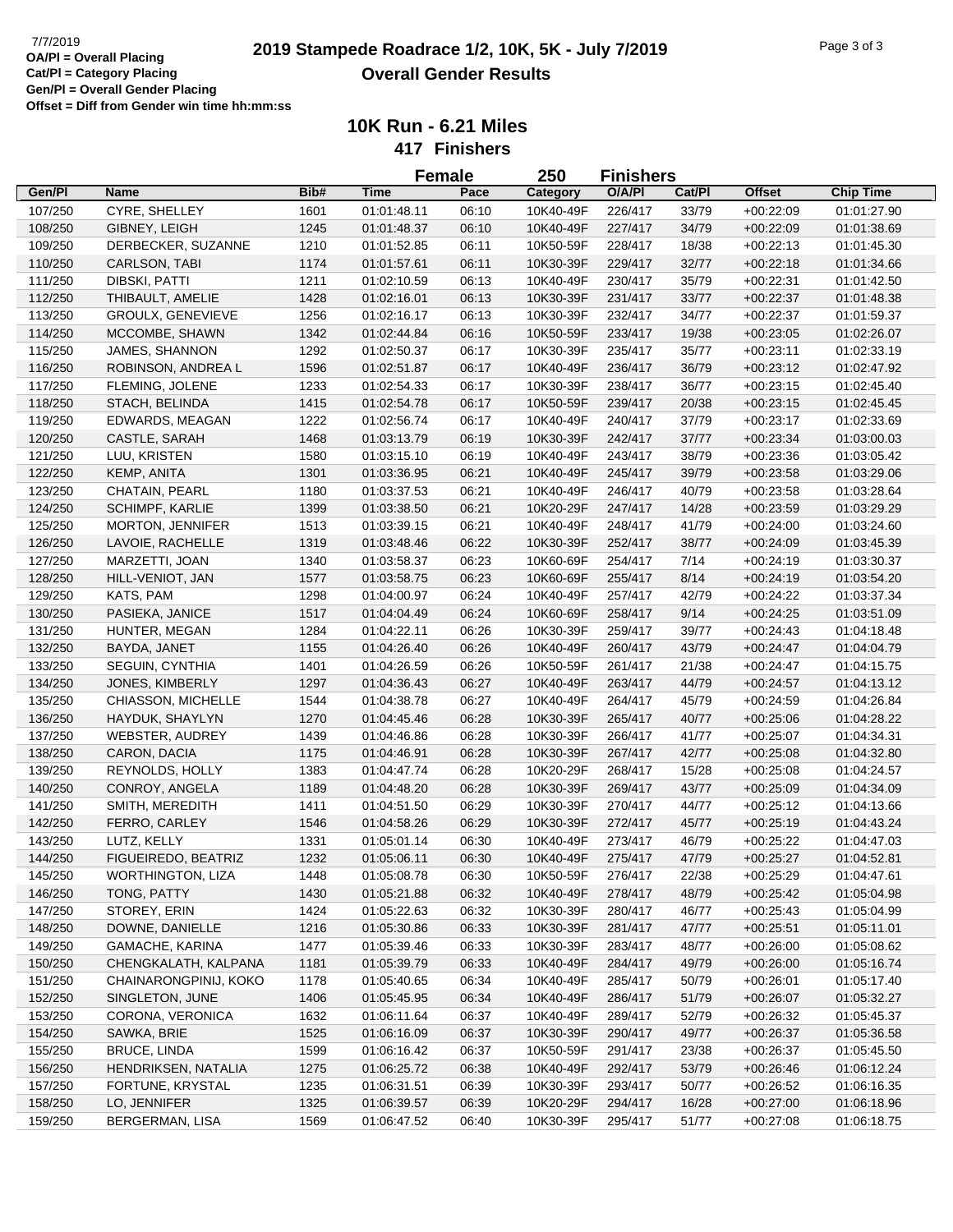|         |                            |      |             | <b>Female</b> | <b>250</b> | <b>Finishers</b> |        |               |                  |
|---------|----------------------------|------|-------------|---------------|------------|------------------|--------|---------------|------------------|
| Gen/Pl  | Name                       | Bib# | <b>Time</b> | Pace          | Category   | O/A/PI           | Cat/Pl | <b>Offset</b> | <b>Chip Time</b> |
| 160/250 | ROBERTS, CATHY             | 1590 | 01:06:51.43 | 06:41         | 10K60-69F  | 296/417          | 10/14  | $+00:27:12$   | 01:06:22.64      |
| 161/250 | LEN, YULIYA                | 1551 | 01:06:57.20 | 06:41         | 10K30-39F  | 297/417          | 52/77  | $+00:27:18$   | 01:06:40.16      |
| 162/250 | MICHELIN, KARI             | 1348 | 01:07:20.88 | 06:44         | 10K40-49F  | 298/417          | 54/79  | $+00:27:41$   | 01:05:22.96      |
| 163/250 | HA, HYEONJEONG             | 1257 | 01:07:25.63 | 06:44         | 10K20-29F  | 299/417          | 17/28  | $+00.27:46$   | 01:06:53.41      |
| 164/250 | CHIASSON, COURTNEY         | 1542 | 01:07:32.50 | 06:45         | 10K15-19F  | 300/417          | 4/5    | $+00:27:53$   | 01:07:16.06      |
| 165/250 | LEMON, TERESA              | 1324 | 01:07:46.70 | 06:46         | 10K40-49F  | 301/417          | 55/79  | $+00:28:07$   | 01:07:29.82      |
| 166/250 | STEWART, SUZANNE           | 1422 | 01:07:48.55 | 06:46         | 10K30-39F  | 303/417          | 53/77  | $+00:28:09$   | 01:07:32.53      |
| 167/250 | FLEMMING, MICHELLE         | 1474 | 01:07:51.80 | 06:47         | 10K40-49F  | 304/417          | 56/79  | $+00:28:12$   | 01:07:33.18      |
| 168/250 | KLIMENKO, YANNA            | 1308 | 01:07:53.52 | 06:47         | 10K20-29F  | 305/417          | 18/28  | $+00:28:14$   | 01:07:47.11      |
| 169/250 | <b>CRERAR, ERIN</b>        | 1196 | 01:07:58.49 | 06:47         | 10K40-49F  | 306/417          | 57/79  | $+00:28:19$   | 01:07:26.15      |
| 170/250 | ERVEA, SHELLEY             | 1635 | 01:08:21.57 | 06:50         | 10K50-59F  | 307/417          | 24/38  | $+00:28:42$   | 01:07:53.86      |
| 171/250 | SWIEGERS, ROLE             | 1426 | 01:08:37.32 | 06:51         | 10K40-49F  | 310/417          | 58/79  | $+00:28:58$   | 01:08:04.04      |
| 172/250 | <b>KRYGIER, NICKI</b>      | 1316 | 01:08:51.01 | 06:53         | 10K40-49F  | 311/417          | 59/79  | $+00:29:12$   | 01:08:35.11      |
| 173/250 | GONZALEZ, ISABEL SOFIA     | 1248 | 01:08:57.39 | 06:53         | 10K14&UF   | 313/417          | 4/6    | $+00:29:18$   | 01:08:48.56      |
| 174/250 | HAWRYSCHUK, HOLLY          | 1485 | 01:09:03.62 | 06:54         | 10K40-49F  | 315/417          | 60/79  | $+00:29:24$   | 01:08:41.75      |
| 175/250 | REALUBIT, MARIE            | 1380 | 01:09:07.00 | 06:54         | 10K40-49F  | 316/417          | 61/79  | $+00:29:28$   | 01:08:23.95      |
| 176/250 | <b>BRADE, LAURIE</b>       | 1161 | 01:09:40.49 | 06:58         | 10K50-59F  | 319/417          | 25/38  | $+00:30:01$   | 01:09:33.12      |
| 177/250 | ABRAHAM, SALLY             | 1138 | 01:09:41.96 | 06:58         | 10K40-49F  | 320/417          | 62/79  | $+00:30:03$   | 01:09:16.39      |
| 178/250 | YOUNGCLAUS, NICOLE         | 1539 | 01:09:42.67 | 06:58         | 10K20-29F  | 321/417          | 19/28  | $+00:30:03$   | 01:09:32.47      |
| 179/250 | CHURCH, KRISTINE           | 1184 | 01:09:50.57 | 06:59         | 10K30-39F  | 323/417          | 54/77  | $+00:30:11$   | 01:09:30.26      |
| 180/250 | HANNA, AMANDA              | 1262 | 01:09:51.46 | 06:59         | 10K30-39F  | 324/417          | 55/77  | $+00:30:12$   | 01:09:38.66      |
| 181/250 | CLARK, CHELSEA             | 1545 | 01:10:14.17 | 07:01         | 10K30-39F  | 325/417          | 56/77  | $+00:30:35$   | 01:09:32.37      |
| 182/250 | MACLACHLAN, KYLA           | 1337 | 01:10:25.60 | 07:02         | 10K30-39F  | 326/417          | 57/77  | $+00:30:46$   | 01:10:03.85      |
| 183/250 | MOHAMED, SUZAN             | 1628 | 01:11:10.30 | 07:07         | 10K40-49F  | 328/417          | 63/79  | $+00:31:31$   | 01:10:53.40      |
| 184/250 | POLITSKY, MEGAN            | 1373 | 01:11:12.50 | 07:07         | 10K20-29F  | 330/417          | 20/28  | $+00:31:33$   | 01:10:48.17      |
| 185/250 | <b>BRAGER, NANCY</b>       | 1619 | 01:11:42.34 | 07:10         | 10K60-69F  | 332/417          | 11/14  | $+00:32:03$   | 01:11:35.15      |
| 186/250 | CURRY, KASIA               | 1201 | 01:11:47.46 | 07:10         | 10K40-49F  | 333/417          | 64/79  | $+00:32:08$   | 01:11:41.17      |
| 187/250 | <b>EVANS, KIRSTEN</b>      | 1563 | 01:11:58.42 | 07:11         | 10K20-29F  | 334/417          | 21/28  | $+00:32:19$   | 01:11:29.95      |
| 188/250 | FORTIER, ABBY              | 1234 | 01:12:21.97 | 07:14         | 10K20-29F  | 335/417          | 22/28  | $+00:32:43$   | 01:11:57.05      |
| 189/250 | HAGEL, MADELIN             | 1259 | 01:12:44.14 | 07:16         | 10K30-39F  | 337/417          | 58/77  | $+00:33:05$   | 01:12:02.03      |
| 190/250 | <b>WILLIAMS, CHRISTINA</b> | 1445 | 01:13:01.81 | 07:18         | 10K30-39F  | 338/417          | 59/77  | $+00:33:22$   | 01:12:45.79      |
| 191/250 | HAFSO, LINDSAY             | 1258 | 01:13:01.86 | 07:18         | 10K30-39F  | 339/417          | 60/77  | $+00:33:22$   | 01:12:45.74      |
| 192/250 | SELANDERS, LAURA           | 1403 | 01:13:40.53 | 07:22         | 10K50-59F  | 342/417          | 26/38  | $+00:34:01$   | 01:13:07.35      |
| 193/250 | <b>MEEHAN, SHERRY</b>      | 1347 | 01:14:06.69 | 07:24         | 10K50-59F  | 343/417          | 27/38  | $+00:34:27$   | 01:11:08.77      |
| 194/250 | NELSON, LAURA              | 1515 | 01:14:18.20 | 07:25         | 10K30-39F  | 344/417          | 61/77  | $+00:34:39$   | 01:14:07.94      |
| 195/250 | ZAMONSKY, CORINNE          | 1555 | 01:14:21.13 | 07:26         | 10K50-59F  | 345/417          | 28/38  | $+00:34:42$   | 01:13:50.51      |
| 196/250 | SMITH, KARIANNE            | 1627 | 01:14:21.15 | 07:26         | 10K30-39F  | 346/417          | 62/77  | $+00:34:42$   | 01:13:50.61      |
| 197/250 | <b>BUDGELL, DANIELLE</b>   | 1164 | 01:14:22.44 | 07:26         | 10K30-39F  | 347/417          | 63/77  | $+00:34:43$   | 01:14:02.45      |
| 198/250 | FOSTER, KRISTIN            | 1236 | 01:14:29.03 | 07:26         | 10K20-29F  | 348/417          | 23/28  | $+00:34:50$   | 01:13:56.27      |
| 199/250 | HOLLOWAY, SHERRY           | 1634 | 01:14:46.53 | 07:28         | 10K50-59F  | 349/417          | 29/38  | $+00:35:07$   | 01:14:18.36      |
| 200/250 | EPP, KIMIKO                | 1226 | 01:14:46.96 | 07:28         | 10K30-39F  | 350/417          | 64/77  | $+00:35:08$   | 01:14:14.74      |
|         | SANTOS, JOCELYN            | 1395 |             |               | 10K40-49F  |                  | 65/79  |               |                  |
| 201/250 | SANTOS, LISA               |      | 01:14:55.84 | 07:29         | 10K40-49F  | 351/417          | 66/79  | $+00:35:16$   | 01:14:29.81      |
| 202/250 |                            | 1396 | 01:14:56.12 | 07:29         |            | 352/417          |        | $+00:35:17$   | 01:14:29.85      |
| 203/250 | GONZALEZ, VICTORIA         | 1250 | 01:15:07.93 | 07:30         | 10K15-19F  | 353/417          | 5/5    | $+00:35:29$   | 01:14:58.60      |
| 204/250 | GONZALEZ, LAURA            | 1249 | 01:15:07.94 | 07:30         | 10K40-49F  | 354/417          | 67/79  | $+00:35:29$   | 01:14:58.73      |
| 205/250 | <b>GORNIAK, SARAH</b>      | 1251 | 01:15:09.97 | 07:31         | 10K14&UF   | 355/417          | 5/6    | $+00:35:31$   | 01:15:08.72      |
| 206/250 | HERRERA, VERONICA          | 1276 | 01:15:41.07 | 07:34         | 10K40-49F  | 356/417          | 68/79  | $+00:36:02$   | 01:15:11.74      |
| 207/250 | HEWITT, KAREN              | 1277 | 01:16:00.43 | 07:36         | 10K50-59F  | 357/417          | 30/38  | $+00:36:21$   | 01:15:48.11      |
| 208/250 | <b>BURT, SOFIA</b>         | 1633 | 01:16:02.52 | 07:36         | 10K30-39F  | 358/417          | 65/77  | $+00:36:23$   | 01:15:51.04      |
| 209/250 | <b>BUI, LOANNE</b>         | 1467 | 01:16:55.53 | 07:41         | 10K50-59F  | 359/417          | 31/38  | $+00.37:16$   | 01:16:41.93      |
| 210/250 | ANDREWS, KATE              | 1143 | 01:16:56.26 | 07:41         | 10K30-39F  | 360/417          | 66/77  | $+00:37:17$   | 01:16:31.77      |
| 211/250 | SMITH, CATHERINE           | 1410 | 01:16:59.38 | 07:41         | 10K40-49F  | 361/417          | 69/79  | $+00:37:20$   | 01:16:34.13      |
| 212/250 | BURCHNALL, DEANNA          | 1541 | 01:17:00.92 | 07:42         | 10K50-59F  | 363/417          | 32/38  | $+00:37:22$   | 01:16:34.77      |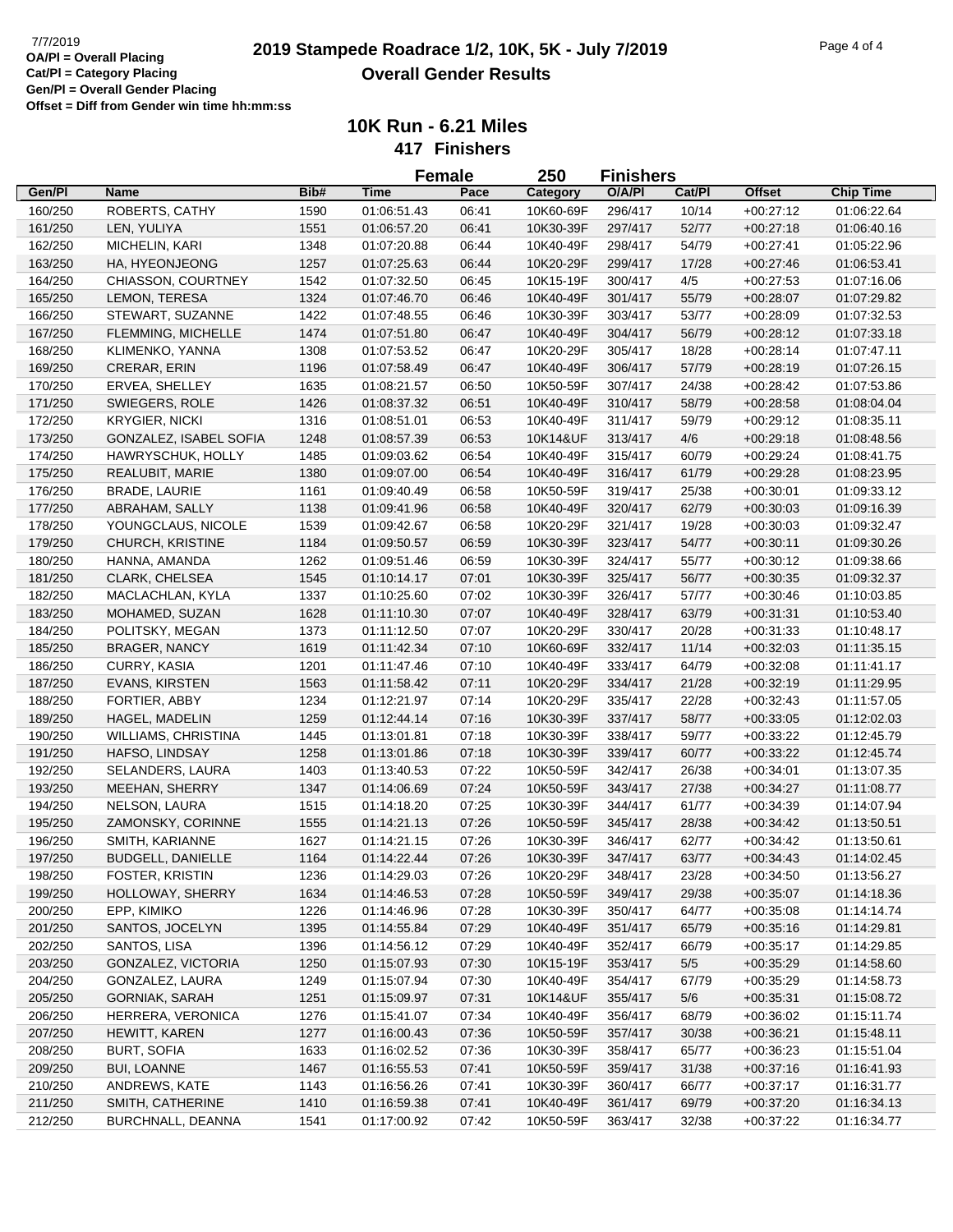|         |                          |      |             | <b>Female</b> | 250       | <b>Finishers</b> |        |               |                  |
|---------|--------------------------|------|-------------|---------------|-----------|------------------|--------|---------------|------------------|
| Gen/Pl  | <b>Name</b>              | Bib# | <b>Time</b> | Pace          | Category  | O/A/PI           | Cat/Pl | <b>Offset</b> | <b>Chip Time</b> |
| 213/250 | OLTHUIS, ERIN            | 1360 | 01:17:14.87 | 07:43         | 10K40-49F | 365/417          | 70/79  | $+00:37:35$   | 01:16:31.66      |
| 214/250 | JEFFRIES, NICOLA         | 1295 | 01:17:26.26 | 07:44         | 10K30-39F | 368/417          | 67/77  | $+00:37:47$   | 01:16:50.49      |
| 215/250 | HALWAS, COLLEEN          | 1482 | 01:17:54.95 | 07:47         | 10K50-59F | 369/417          | 33/38  | $+00:38:16$   | 01:17:27.70      |
| 216/250 | SCHELLENBERG, KAITLIN    | 1591 | 01:17:55.06 | 07:47         | 10K30-39F | 370/417          | 68/77  | $+00:38:16$   | 01:17:38.62      |
| 217/250 | SHEPHERD, JANICE         | 1527 | 01:18:01.16 | 07:48         | 10K40-49F | 371/417          | 71/79  | $+00:38:22$   | 01:17:20.72      |
| 218/250 | MACHATTIE, CYNTHIA       | 1502 | 01:18:42.64 | 07:52         | 10K30-39F | 372/417          | 69/77  | $+00:39:03$   | 01:18:28.27      |
| 219/250 | HEPP, MELANIE            | 1576 | 01:18:47.77 | 07:52         | 10K50-59F | 373/417          | 34/38  | $+00:39:08$   | 01:18:19.50      |
| 220/250 | <b>BURK, CAROL</b>       | 1600 | 01:18:49.72 | 07:52         | 10K60-69F | 374/417          | 12/14  | $+00.39.10$   | 01:18:22.01      |
| 221/250 | FICK, DUSTY              | 1547 | 01:18:50.73 | 07:53         | 10K30-39F | 375/417          | 70/77  | $+00:39:11$   | 01:18:45.53      |
| 222/250 | <b>CUENCA, KAREN</b>     | 1198 | 01:18:56.07 | 07:53         | 10K14&UF  | 376/417          | 6/6    | $+00:39:17$   | 01:18:37.57      |
| 223/250 | <b>BALJAK, KASSONDRA</b> | 1150 | 01:19:13.70 | 07:55         | 10K20-29F | 377/417          | 24/28  | $+00:39:34$   | 01:18:53.14      |
| 224/250 | ADAMS, NYNKE             | 1461 | 01:19:25.53 | 07:56         | 10K30-39F | 378/417          | 71/77  | $+00:39:46$   | 01:19:15.27      |
| 225/250 | DOUCETTE, GLORIA L       | 1470 | 01:20:10.58 | 08:01         | 10K70-79F | 380/417          | 2/2    | $+00:40:31$   | 01:19:29.16      |
| 226/250 | WEBER, AMARA             | 1438 | 01:20:32.66 | 08:03         | 10K20-29F | 383/417          | 25/28  | $+00:40:53$   | 01:19:54.63      |
| 227/250 | MURRAY, CAROL            | 1356 | 01:20:41.47 | 08:04         | 10K50-59F | 384/417          | 35/38  | $+00:41:02$   | 01:20:19.32      |
| 228/250 | YETMAN, MANDY            | 1453 | 01:20:49.79 | 08:04         | 10K30-39F | 386/417          | 72/77  | $+00:41:10$   | 01:20:34.12      |
| 229/250 | HENDRA, CHRISTINA        | 1272 | 01:21:04.04 | 08:06         | 10K40-49F | 387/417          | 72/79  | $+00:41:25$   | 01:20:49.30      |
| 230/250 | RUSSELL, EMILY           | 1394 | 01:21:26.00 | 08:08         | 10K30-39F | 388/417          | 73/77  | $+00:41:47$   | 01:16:28.08      |
| 231/250 | DAVIDSON, ANNE           | 1205 | 01:21:37.09 | 08:09         | 10K40-49F | 389/417          | 73/79  | $+00.41:58$   | 01:20:53.48      |
| 232/250 | PARKS, JENNIFER          | 1365 | 01:22:21.05 | 08:14         | 10K30-39F | 392/417          | 74/77  | $+00.42:42$   | 01:17:23.13      |
| 233/250 | WARRIER, NIRMALA         | 1535 | 01:22:30.29 | 08:15         | 10K40-49F | 393/417          | 74/79  | $+00.42:51$   | 01:17:32.37      |
| 234/250 | SPENCER, KAREN           | 1414 | 01:22:32.89 | 08:15         | 10K50-59F | 394/417          | 36/38  | $+00.42:53$   | 01:17:34.97      |
| 235/250 | GEE, KAREN               | 1244 | 01:22:34.72 | 08:15         | 10K40-49F | 395/417          | 75/79  | $+00:42:55$   | 01:21:52.88      |
| 236/250 | RANTA, GALE              | 1520 | 01:22:57.43 | 08:17         | 10K40-49F | 396/417          | 76/79  | $+00:43:18$   | 01:22:14.46      |
| 237/250 | ROBERTS, MELISSA         | 1386 | 01:23:47.63 | 08:22         | 10K30-39F | 398/417          | 75/77  | $+00.44:08$   | 01:23:20.88      |
| 238/250 | <b>KLEIN, TANIS</b>      | 1307 | 01:24:27.59 | 08:26         | 10K30-39F | 399/417          | 76/77  | $+00.44:48$   | 01:24:03.76      |
| 239/250 | SAUNDERS, HEATHER        | 1623 | 01:24:28.62 | 08:26         | 10K30-39F | 401/417          | 77/77  | $+00.44:49$   | 01:24:04.41      |
| 240/250 | SOBOTNIKOVA, MICHAELA    | 1529 | 01:24:28.74 | 08:26         | 10K40-49F | 402/417          | 77/79  | $+00:44:49$   | 01:24:05.11      |
| 241/250 | COMEAU, CAROL            | 1188 | 01:24:32.09 | 08:27         | 10K60-69F | 403/417          | 13/14  | $+00:44:53$   | 01:23:50.75      |
| 242/250 | KOVACIC, BERNICE         | 1311 | 01:24:48.52 | 08:28         | 10K60-69F | 404/417          | 14/14  | $+00:45:09$   | 01:24:29.18      |
| 243/250 | ADAMS, FATIN             | 1139 | 01:24:54.78 | 08:29         | 10K50-59F | 405/417          | 37/38  | $+00:45:15$   | 01:24:19.86      |
| 244/250 | WHITE, MARY MADELINE     | 1443 | 01:25:45.64 | 08:34         | 10K80+F   | 406/417          | 1/1    | $+00:46:06$   | 01:25:38.33      |
| 245/250 | GARSTAD, TINA            | 1561 | 01:29:11.23 | 08:55         | 10K50-59F | 407/417          | 38/38  | $+00:49:32$   | 01:28:38.01      |
| 246/250 | O'TOOLE, CARRIE          | 1358 | 01:40:17.16 | 10:01         | 10K20-29F | 411/417          | 26/28  | $+01:00:38$   | 01:39:44.34      |
| 247/250 | STADEL, TANYA            | 1419 | 01:43:02.44 | 10:18         | 10K40-49F | 413/417          | 78/79  | $+01:03:23$   | 01:42:23.83      |
| 248/250 | OSTERHOUT, NICOLE        | 1361 | 01:45:55.01 | 10:35         | 10K20-29F | 414/417          | 27/28  | $+01:06:16$   | 01:45:32.50      |
| 249/250 | JOHNSON, KAREN           | 1296 | 01:51:01.33 | 11:06         | 10K40-49F | 415/417          | 79/79  | $+01:11:22$   | 01:50:24.91      |
| 250/250 | WELLS, ASHLEY            | 1441 | 01:51:01.52 | 11:06         | 10K20-29F | 417/417          | 28/28  | $+01:11:22$   | 01:50:24.54      |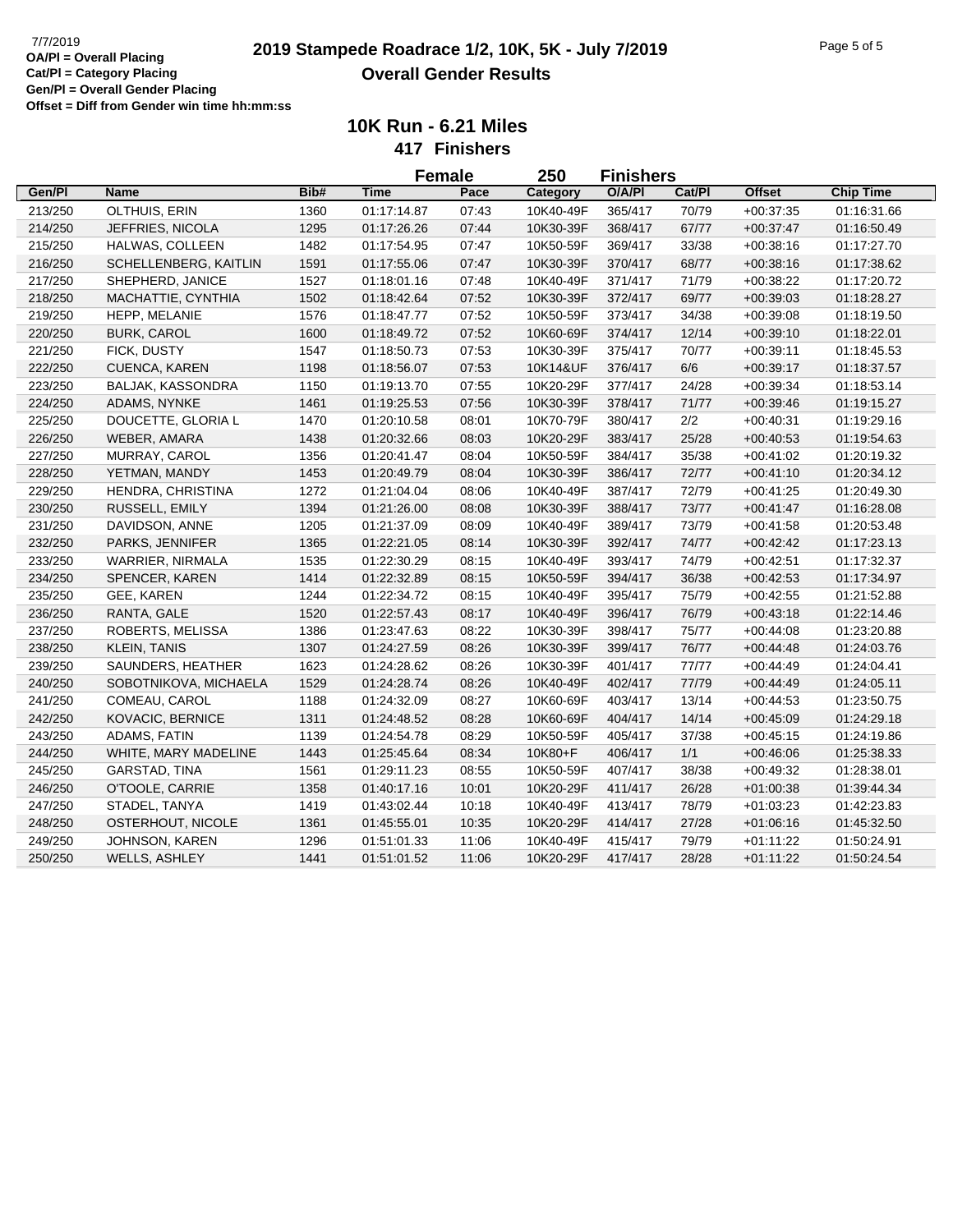**Male**

| Pace<br>Cat/Pl<br><b>Offset</b><br><b>Chip Time</b><br>Gen/Pl<br><b>Name</b><br>Bib#<br><b>Time</b><br>O/A/PI<br>Category<br>1/417<br>1/167<br>SEBOKA, HAILU<br>1554<br>00:32:30.78<br>03:15<br>10K30-39M<br>1/36<br>$+00:00:00$<br>00:32:30.63<br>2/167<br>1612<br>03:28<br>2/417<br>1/13<br><b>GALEA, MATT</b><br>00:34:43.92<br>10K20-29M<br>$+00:02:13$<br>00:34:43.90<br>1/12<br>10K15-19M<br>3/417<br>3/167<br>ROMERO, DIEGO<br>1390<br>00:36:12.68<br>03:37<br>$+00:03:41$<br>00:36:12.13<br>2/36<br>4/167<br>1286<br>03:38<br>10K30-39M<br>4/417<br>INHABER, JOSH<br>00:36:22.76<br>$+00:03:51$<br>00:36:21.87<br>5/417<br>2/12<br>5/167<br>EDWARDS, KYLE<br>1473<br>00:36:26.30<br>03:38<br>10K15-19M<br>$+00:03:55$<br>00:36:26.28<br>6/417<br>3/12<br>6/167<br>ARGUERO, ANDRES<br>1566<br>00:36:44.41<br>03:40<br>10K15-19M<br>$+00:04:13$<br>00:36:44.32<br>10K40-49M<br>7/417<br>1/42<br>7/167<br>MACEACHERN, PAUL<br>1617<br>00:37:03.53<br>03:42<br>$+00:04:32$<br>00:37:02.80<br>8/167<br>8/417<br>3/36<br>ROBB, JAIME<br>1609<br>00:37:19.10<br>03:43<br>10K30-39M<br>$+00:04:48$<br>00:37:18.91<br>9/167<br>9/417<br>4/12<br>MOORE, BRENDAN<br>1581<br>00:37:48.82<br>03:46<br>10K15-19M<br>$+00:05:18$<br>00:37:47.79<br>1407<br>10/417<br>5/12<br>10/167<br>SINGLETON, REILLY<br>00:38:18.35<br>03:49<br>10K15-19M<br>$+00:05:47$<br>00:38:17.22<br>2/42<br>11/417<br>11/167<br>LO, TONY<br>1326<br>00:38:41.72<br>03:52<br>10K40-49M<br>$+00:06:10$<br>00:38:40.47<br>12/167<br>YOUNG, KEN<br>1538<br>10K60-69M<br>12/417<br>1/18<br>00:38:45.68<br>03:52<br>$+00:06:14$<br>00:38:45.36<br>6/12<br>13/167<br>1567<br>10K15-19M<br>13/417<br>ARGUERO, RICHIE<br>00:39:06.94<br>03:54<br>$+00:06:36$<br>00:39:06.93<br>1156<br>10K30-39M<br>4/36<br>14/167<br><b>BENZ, CEDRIC</b><br>00:39:13.55<br>03:55<br>14/417<br>$+00:06:42$<br>00:39:12.82<br>10K50-59M<br>1/33<br>15/167<br>LINDLAND, KEVIN<br>1500<br>00:39:43.47<br>03:58<br>17/417<br>$+00:07:12$<br>00:39:42.58<br>10K15-19M<br>7/12<br>16/167<br>DURET, ETHAN<br>1219<br>00:39:49.92<br>03:58<br>18/417<br>$+00:07:19$<br>00:39:48.89<br>03:59<br>2/13<br>17/167<br>PARNELL, JON<br>1366<br>00:39:58.54<br>10K20-29M<br>19/417<br>$+00:07:27$<br>00:39:54.91<br>20/417<br>3/13<br>18/167<br>MACDONALD, MATTHEW<br>1336<br>00:40:09.60<br>04:00<br>10K20-29M<br>$+00:07:38$<br>00:40:06.43<br>21/417<br>8/12<br>19/167<br>LAU, AIDAN<br>1497<br>00:40:11.66<br>04:01<br>10K15-19M<br>$+00:07:40$<br>00:40:08.37<br>22/417<br>3/42<br>20/167<br>STORCK, ARIC<br>1423<br>04:01<br>10K40-49M<br>$+00:07:44$<br>00:40:15.20<br>00:40:13.65<br>21/167<br>10K20-29M<br>23/417<br>4/13<br>YEUNG, CHRIS<br>1454<br>00:40:36.95<br>04:03<br>$+00:08:06$<br>00:40:34.08<br>5/36<br>22/167<br>MOONEY, RYAN<br>1510<br>04:07<br>10K30-39M<br>25/417<br>00:41:18.04<br>$+00:08:47$<br>00:41:17.72<br>2/33<br>23/167<br><b>WALKER, RICHARD</b><br>1593<br>00:41:18.77<br>04:07<br>10K50-59M<br>26/417<br>$+00:08:47$<br>00:41:16.56<br>4/42<br>24/167<br>PIERRE, AURELIEN<br>1518<br>00:41:27.98<br>04:08<br>10K40-49M<br>27/417<br>$+00:08:57$<br>00:41:26.17<br>25/167<br>1254<br>04:09<br>10K40-49M<br>28/417<br>5/42<br>GRAY, NEIL<br>00:41:30.92<br>$+00:09:00$<br>00:41:29.67<br>6/42<br>26/167<br>DYCK, DAVID<br>1472<br>00:41:33.65<br>04:09<br>10K40-49M<br>29/417<br>$+00:09:02$<br>00:41:32.02<br>THEAL, CHRIS<br>30/417<br>3/33<br>27/167<br>1427<br>00:41:54.82<br>04:11<br>10K50-59M<br>$+00:09:24$<br>00:41:54.67<br>28/167<br>33/417<br>5/13<br>HALL, DENNIS<br>1481<br>00:42:49.22<br>04:16<br>10K20-29M<br>$+00:10:18$<br>00:42:45.95<br>29/167<br>1303<br>04:19<br>10K20-29M<br>35/417<br>6/13<br>KINNIE, NICHOLAS<br>00:43:15.40<br>$+00:10:44$<br>00:43:13.91<br>SANTOS, MIKEY<br>10K20-29M<br>7/13<br>30/167<br>1524<br>00:43:33.07<br>04:21<br>36/417<br>$+00:11:02$<br>00:43:29.30<br>10K30-39M<br>6/36<br>31/167<br>LAZUTIN, KONSTANTIN<br>1320<br>00:43:55.50<br>04:23<br>39/417<br>$+00:11:24$<br>00:43:49.93<br>10K60-69M<br>2/18<br>32/167<br>BICKLEY, ED<br>1464<br>00:43:57.84<br>04:23<br>40/417<br>$+00:11:27$<br>00:43:55.55<br>33/167<br>04:25<br>10K40-49M<br>7/42<br>WELDON, OWEN<br>1440<br>00:44:19.33<br>41/417<br>$+00:11:48$<br>00:44:15.26<br>4/33<br>34/167<br>OLINEK, MICHAEL<br>1359<br>04:26<br>10K50-59M<br>42/417<br>$+00:11:55$<br>00:44:21.32<br>00:44:26.24<br>8/42<br>35/167<br><b>BUTCHER, STUART</b><br>1167<br>04:32<br>10K40-49M<br>46/417<br>$+00:12:49$<br>00:45:20.15<br>00:45:11.42<br>36/167<br>5/33<br><b>KNIGHT, CHARLES</b><br>1309<br>04:32<br>10K50-59M<br>47/417<br>$+00:12:52$<br>00:45:22.68<br>00:45:23.13<br>04:34<br>6/33<br>37/167<br><b>CLARKSON, BOB</b><br>1560<br>00:45:42.84<br>10K50-59M<br>49/417<br>$+00:13:12$<br>00:45:39.57<br>04:34<br>7/36<br>38/167<br><b>JACKSON, KRIS</b><br>1290<br>10K30-39M<br>50/417<br>00:45:41.44<br>00:45:45.21<br>$+00:13:14$<br>KOMARNISKY, NATHAN<br>39/167<br>1310<br>04:37<br>10K30-39M<br>53/417<br>8/36<br>$+00:13:45$<br>00:46:16.38<br>00:46:13.11<br>40/167<br>CROTEAU, MARTIN<br>1197<br>04:40<br>10K30-39M<br>55/417<br>9/36<br>$+00:14:13$<br>00:46:44.46<br>00:46:40.69<br>41/167<br>FUREY, COLUM<br>1243<br>00:46:54.11<br>04:41<br>10K30-39M<br>57/417<br>10/36<br>$+00:14:23$<br>00:46:35.43<br>42/167<br>JULL, MARK<br>1491<br>04:41<br>10K40-49M<br>58/417<br>9/42<br>$+00:14:25$<br>00:46:56.36<br>00:46:56.36<br>43/167<br>WHITTALL, TRISTAN<br>1444<br>04:42<br>10K30-39M<br>59/417<br>11/36<br>00:47:05.17<br>$+00:14:34$<br>00:46:45.73<br>44/167<br>GALEANO, DIEGO<br>10K20-29M<br>61/417<br>8/13<br>1574<br>00:47:43.75<br>04:46<br>$+00:15:12$<br>00:47:41.34<br>45/167<br>LOWTHER, ROBERT<br>1595<br>00:47:52.70<br>04:47<br>10K30-39M<br>64/417<br>12/36<br>$+00:15:21$<br>00:47:51.81<br>46/167<br>MCLEOD, SEAN<br>1508<br>10K30-39M<br>00:48:27.81<br>04:50<br>66/417<br>13/36<br>$+00:15:57$<br>00:48:17.35<br>1/9<br>47/167<br>LAVOIE-PIERZCHALA, ELIJAH<br>1606<br>00:48:37.40<br>04:51<br>10K14&UM<br>69/417<br>$+00:16:06$<br>00:48:29.35<br>48/167<br>10K30-39M<br>14/36<br>ATICI, MEHMET<br>1625<br>00:48:40.98<br>04:52<br>70/417<br>$+00:16:10$<br>00:47:59.90<br>49/167<br>KINNIE, BRENT<br>1302<br>00:48:41.22<br>04:52<br>10K50-59M<br>71/417<br>7/33<br>$+00:16:10$<br>00:48:38.93<br>50/167<br>KELLER, JAMIE<br>1630<br>04:52<br>10K40-49M<br>72/417<br>10/42<br>00:48:43.02<br>$+00:16:12$<br>00:48:23.62<br>9/12<br>51/167<br>HARE, ETHAN<br>1267<br>04:53<br>10K15-19M<br>73/417<br>00:48:59.03<br>$+00:16:28$<br>00:48:58.39<br>52/167<br>LAM, BRANDON<br>1495<br>04:57<br>10K20-29M<br>79/417<br>9/13<br>$+00:17:08$<br>00:49:39.55<br>00:49:36.84<br>53/167<br>1329<br>LUDBROOK, KEVIN<br>00:49:43.00<br>04:58<br>10K40-49M<br>80/417<br>11/42<br>$+00:17:12$<br>00:49:27.90 |  | <b>Male</b> | 167 | <b>Finishers</b> |  |  |
|-------------------------------------------------------------------------------------------------------------------------------------------------------------------------------------------------------------------------------------------------------------------------------------------------------------------------------------------------------------------------------------------------------------------------------------------------------------------------------------------------------------------------------------------------------------------------------------------------------------------------------------------------------------------------------------------------------------------------------------------------------------------------------------------------------------------------------------------------------------------------------------------------------------------------------------------------------------------------------------------------------------------------------------------------------------------------------------------------------------------------------------------------------------------------------------------------------------------------------------------------------------------------------------------------------------------------------------------------------------------------------------------------------------------------------------------------------------------------------------------------------------------------------------------------------------------------------------------------------------------------------------------------------------------------------------------------------------------------------------------------------------------------------------------------------------------------------------------------------------------------------------------------------------------------------------------------------------------------------------------------------------------------------------------------------------------------------------------------------------------------------------------------------------------------------------------------------------------------------------------------------------------------------------------------------------------------------------------------------------------------------------------------------------------------------------------------------------------------------------------------------------------------------------------------------------------------------------------------------------------------------------------------------------------------------------------------------------------------------------------------------------------------------------------------------------------------------------------------------------------------------------------------------------------------------------------------------------------------------------------------------------------------------------------------------------------------------------------------------------------------------------------------------------------------------------------------------------------------------------------------------------------------------------------------------------------------------------------------------------------------------------------------------------------------------------------------------------------------------------------------------------------------------------------------------------------------------------------------------------------------------------------------------------------------------------------------------------------------------------------------------------------------------------------------------------------------------------------------------------------------------------------------------------------------------------------------------------------------------------------------------------------------------------------------------------------------------------------------------------------------------------------------------------------------------------------------------------------------------------------------------------------------------------------------------------------------------------------------------------------------------------------------------------------------------------------------------------------------------------------------------------------------------------------------------------------------------------------------------------------------------------------------------------------------------------------------------------------------------------------------------------------------------------------------------------------------------------------------------------------------------------------------------------------------------------------------------------------------------------------------------------------------------------------------------------------------------------------------------------------------------------------------------------------------------------------------------------------------------------------------------------------------------------------------------------------------------------------------------------------------------------------------------------------------------------------------------------------------------------------------------------------------------------------------------------------------------------------------------------------------------------------------------------------------------------------------------------------------------------------------------------------------------------------------------------------------------------------------------------------------------------------------------------------------------------------------------------------------------------------------------------------------------------------------------------------------------------------------------------------------------------------------------------------------------------------------------------------------------------------------------------------------------------------------------------------------------------------------------------------------------------------------------------------------------------------------------------------------------------------------------------------------------------------------------------------------------------------------------------------------------------------------------------------------------------------------------------------------------------------------------------------------------------------------------------------|--|-------------|-----|------------------|--|--|
|                                                                                                                                                                                                                                                                                                                                                                                                                                                                                                                                                                                                                                                                                                                                                                                                                                                                                                                                                                                                                                                                                                                                                                                                                                                                                                                                                                                                                                                                                                                                                                                                                                                                                                                                                                                                                                                                                                                                                                                                                                                                                                                                                                                                                                                                                                                                                                                                                                                                                                                                                                                                                                                                                                                                                                                                                                                                                                                                                                                                                                                                                                                                                                                                                                                                                                                                                                                                                                                                                                                                                                                                                                                                                                                                                                                                                                                                                                                                                                                                                                                                                                                                                                                                                                                                                                                                                                                                                                                                                                                                                                                                                                                                                                                                                                                                                                                                                                                                                                                                                                                                                                                                                                                                                                                                                                                                                                                                                                                                                                                                                                                                                                                                                                                                                                                                                                                                                                                                                                                                                                                                                                                                                                                                                                                                                                                                                                                                                                                                                                                                                                                                                                                                                                                                                                                                                   |  |             |     |                  |  |  |
|                                                                                                                                                                                                                                                                                                                                                                                                                                                                                                                                                                                                                                                                                                                                                                                                                                                                                                                                                                                                                                                                                                                                                                                                                                                                                                                                                                                                                                                                                                                                                                                                                                                                                                                                                                                                                                                                                                                                                                                                                                                                                                                                                                                                                                                                                                                                                                                                                                                                                                                                                                                                                                                                                                                                                                                                                                                                                                                                                                                                                                                                                                                                                                                                                                                                                                                                                                                                                                                                                                                                                                                                                                                                                                                                                                                                                                                                                                                                                                                                                                                                                                                                                                                                                                                                                                                                                                                                                                                                                                                                                                                                                                                                                                                                                                                                                                                                                                                                                                                                                                                                                                                                                                                                                                                                                                                                                                                                                                                                                                                                                                                                                                                                                                                                                                                                                                                                                                                                                                                                                                                                                                                                                                                                                                                                                                                                                                                                                                                                                                                                                                                                                                                                                                                                                                                                                   |  |             |     |                  |  |  |
|                                                                                                                                                                                                                                                                                                                                                                                                                                                                                                                                                                                                                                                                                                                                                                                                                                                                                                                                                                                                                                                                                                                                                                                                                                                                                                                                                                                                                                                                                                                                                                                                                                                                                                                                                                                                                                                                                                                                                                                                                                                                                                                                                                                                                                                                                                                                                                                                                                                                                                                                                                                                                                                                                                                                                                                                                                                                                                                                                                                                                                                                                                                                                                                                                                                                                                                                                                                                                                                                                                                                                                                                                                                                                                                                                                                                                                                                                                                                                                                                                                                                                                                                                                                                                                                                                                                                                                                                                                                                                                                                                                                                                                                                                                                                                                                                                                                                                                                                                                                                                                                                                                                                                                                                                                                                                                                                                                                                                                                                                                                                                                                                                                                                                                                                                                                                                                                                                                                                                                                                                                                                                                                                                                                                                                                                                                                                                                                                                                                                                                                                                                                                                                                                                                                                                                                                                   |  |             |     |                  |  |  |
|                                                                                                                                                                                                                                                                                                                                                                                                                                                                                                                                                                                                                                                                                                                                                                                                                                                                                                                                                                                                                                                                                                                                                                                                                                                                                                                                                                                                                                                                                                                                                                                                                                                                                                                                                                                                                                                                                                                                                                                                                                                                                                                                                                                                                                                                                                                                                                                                                                                                                                                                                                                                                                                                                                                                                                                                                                                                                                                                                                                                                                                                                                                                                                                                                                                                                                                                                                                                                                                                                                                                                                                                                                                                                                                                                                                                                                                                                                                                                                                                                                                                                                                                                                                                                                                                                                                                                                                                                                                                                                                                                                                                                                                                                                                                                                                                                                                                                                                                                                                                                                                                                                                                                                                                                                                                                                                                                                                                                                                                                                                                                                                                                                                                                                                                                                                                                                                                                                                                                                                                                                                                                                                                                                                                                                                                                                                                                                                                                                                                                                                                                                                                                                                                                                                                                                                                                   |  |             |     |                  |  |  |
|                                                                                                                                                                                                                                                                                                                                                                                                                                                                                                                                                                                                                                                                                                                                                                                                                                                                                                                                                                                                                                                                                                                                                                                                                                                                                                                                                                                                                                                                                                                                                                                                                                                                                                                                                                                                                                                                                                                                                                                                                                                                                                                                                                                                                                                                                                                                                                                                                                                                                                                                                                                                                                                                                                                                                                                                                                                                                                                                                                                                                                                                                                                                                                                                                                                                                                                                                                                                                                                                                                                                                                                                                                                                                                                                                                                                                                                                                                                                                                                                                                                                                                                                                                                                                                                                                                                                                                                                                                                                                                                                                                                                                                                                                                                                                                                                                                                                                                                                                                                                                                                                                                                                                                                                                                                                                                                                                                                                                                                                                                                                                                                                                                                                                                                                                                                                                                                                                                                                                                                                                                                                                                                                                                                                                                                                                                                                                                                                                                                                                                                                                                                                                                                                                                                                                                                                                   |  |             |     |                  |  |  |
|                                                                                                                                                                                                                                                                                                                                                                                                                                                                                                                                                                                                                                                                                                                                                                                                                                                                                                                                                                                                                                                                                                                                                                                                                                                                                                                                                                                                                                                                                                                                                                                                                                                                                                                                                                                                                                                                                                                                                                                                                                                                                                                                                                                                                                                                                                                                                                                                                                                                                                                                                                                                                                                                                                                                                                                                                                                                                                                                                                                                                                                                                                                                                                                                                                                                                                                                                                                                                                                                                                                                                                                                                                                                                                                                                                                                                                                                                                                                                                                                                                                                                                                                                                                                                                                                                                                                                                                                                                                                                                                                                                                                                                                                                                                                                                                                                                                                                                                                                                                                                                                                                                                                                                                                                                                                                                                                                                                                                                                                                                                                                                                                                                                                                                                                                                                                                                                                                                                                                                                                                                                                                                                                                                                                                                                                                                                                                                                                                                                                                                                                                                                                                                                                                                                                                                                                                   |  |             |     |                  |  |  |
|                                                                                                                                                                                                                                                                                                                                                                                                                                                                                                                                                                                                                                                                                                                                                                                                                                                                                                                                                                                                                                                                                                                                                                                                                                                                                                                                                                                                                                                                                                                                                                                                                                                                                                                                                                                                                                                                                                                                                                                                                                                                                                                                                                                                                                                                                                                                                                                                                                                                                                                                                                                                                                                                                                                                                                                                                                                                                                                                                                                                                                                                                                                                                                                                                                                                                                                                                                                                                                                                                                                                                                                                                                                                                                                                                                                                                                                                                                                                                                                                                                                                                                                                                                                                                                                                                                                                                                                                                                                                                                                                                                                                                                                                                                                                                                                                                                                                                                                                                                                                                                                                                                                                                                                                                                                                                                                                                                                                                                                                                                                                                                                                                                                                                                                                                                                                                                                                                                                                                                                                                                                                                                                                                                                                                                                                                                                                                                                                                                                                                                                                                                                                                                                                                                                                                                                                                   |  |             |     |                  |  |  |
|                                                                                                                                                                                                                                                                                                                                                                                                                                                                                                                                                                                                                                                                                                                                                                                                                                                                                                                                                                                                                                                                                                                                                                                                                                                                                                                                                                                                                                                                                                                                                                                                                                                                                                                                                                                                                                                                                                                                                                                                                                                                                                                                                                                                                                                                                                                                                                                                                                                                                                                                                                                                                                                                                                                                                                                                                                                                                                                                                                                                                                                                                                                                                                                                                                                                                                                                                                                                                                                                                                                                                                                                                                                                                                                                                                                                                                                                                                                                                                                                                                                                                                                                                                                                                                                                                                                                                                                                                                                                                                                                                                                                                                                                                                                                                                                                                                                                                                                                                                                                                                                                                                                                                                                                                                                                                                                                                                                                                                                                                                                                                                                                                                                                                                                                                                                                                                                                                                                                                                                                                                                                                                                                                                                                                                                                                                                                                                                                                                                                                                                                                                                                                                                                                                                                                                                                                   |  |             |     |                  |  |  |
|                                                                                                                                                                                                                                                                                                                                                                                                                                                                                                                                                                                                                                                                                                                                                                                                                                                                                                                                                                                                                                                                                                                                                                                                                                                                                                                                                                                                                                                                                                                                                                                                                                                                                                                                                                                                                                                                                                                                                                                                                                                                                                                                                                                                                                                                                                                                                                                                                                                                                                                                                                                                                                                                                                                                                                                                                                                                                                                                                                                                                                                                                                                                                                                                                                                                                                                                                                                                                                                                                                                                                                                                                                                                                                                                                                                                                                                                                                                                                                                                                                                                                                                                                                                                                                                                                                                                                                                                                                                                                                                                                                                                                                                                                                                                                                                                                                                                                                                                                                                                                                                                                                                                                                                                                                                                                                                                                                                                                                                                                                                                                                                                                                                                                                                                                                                                                                                                                                                                                                                                                                                                                                                                                                                                                                                                                                                                                                                                                                                                                                                                                                                                                                                                                                                                                                                                                   |  |             |     |                  |  |  |
|                                                                                                                                                                                                                                                                                                                                                                                                                                                                                                                                                                                                                                                                                                                                                                                                                                                                                                                                                                                                                                                                                                                                                                                                                                                                                                                                                                                                                                                                                                                                                                                                                                                                                                                                                                                                                                                                                                                                                                                                                                                                                                                                                                                                                                                                                                                                                                                                                                                                                                                                                                                                                                                                                                                                                                                                                                                                                                                                                                                                                                                                                                                                                                                                                                                                                                                                                                                                                                                                                                                                                                                                                                                                                                                                                                                                                                                                                                                                                                                                                                                                                                                                                                                                                                                                                                                                                                                                                                                                                                                                                                                                                                                                                                                                                                                                                                                                                                                                                                                                                                                                                                                                                                                                                                                                                                                                                                                                                                                                                                                                                                                                                                                                                                                                                                                                                                                                                                                                                                                                                                                                                                                                                                                                                                                                                                                                                                                                                                                                                                                                                                                                                                                                                                                                                                                                                   |  |             |     |                  |  |  |
|                                                                                                                                                                                                                                                                                                                                                                                                                                                                                                                                                                                                                                                                                                                                                                                                                                                                                                                                                                                                                                                                                                                                                                                                                                                                                                                                                                                                                                                                                                                                                                                                                                                                                                                                                                                                                                                                                                                                                                                                                                                                                                                                                                                                                                                                                                                                                                                                                                                                                                                                                                                                                                                                                                                                                                                                                                                                                                                                                                                                                                                                                                                                                                                                                                                                                                                                                                                                                                                                                                                                                                                                                                                                                                                                                                                                                                                                                                                                                                                                                                                                                                                                                                                                                                                                                                                                                                                                                                                                                                                                                                                                                                                                                                                                                                                                                                                                                                                                                                                                                                                                                                                                                                                                                                                                                                                                                                                                                                                                                                                                                                                                                                                                                                                                                                                                                                                                                                                                                                                                                                                                                                                                                                                                                                                                                                                                                                                                                                                                                                                                                                                                                                                                                                                                                                                                                   |  |             |     |                  |  |  |
|                                                                                                                                                                                                                                                                                                                                                                                                                                                                                                                                                                                                                                                                                                                                                                                                                                                                                                                                                                                                                                                                                                                                                                                                                                                                                                                                                                                                                                                                                                                                                                                                                                                                                                                                                                                                                                                                                                                                                                                                                                                                                                                                                                                                                                                                                                                                                                                                                                                                                                                                                                                                                                                                                                                                                                                                                                                                                                                                                                                                                                                                                                                                                                                                                                                                                                                                                                                                                                                                                                                                                                                                                                                                                                                                                                                                                                                                                                                                                                                                                                                                                                                                                                                                                                                                                                                                                                                                                                                                                                                                                                                                                                                                                                                                                                                                                                                                                                                                                                                                                                                                                                                                                                                                                                                                                                                                                                                                                                                                                                                                                                                                                                                                                                                                                                                                                                                                                                                                                                                                                                                                                                                                                                                                                                                                                                                                                                                                                                                                                                                                                                                                                                                                                                                                                                                                                   |  |             |     |                  |  |  |
|                                                                                                                                                                                                                                                                                                                                                                                                                                                                                                                                                                                                                                                                                                                                                                                                                                                                                                                                                                                                                                                                                                                                                                                                                                                                                                                                                                                                                                                                                                                                                                                                                                                                                                                                                                                                                                                                                                                                                                                                                                                                                                                                                                                                                                                                                                                                                                                                                                                                                                                                                                                                                                                                                                                                                                                                                                                                                                                                                                                                                                                                                                                                                                                                                                                                                                                                                                                                                                                                                                                                                                                                                                                                                                                                                                                                                                                                                                                                                                                                                                                                                                                                                                                                                                                                                                                                                                                                                                                                                                                                                                                                                                                                                                                                                                                                                                                                                                                                                                                                                                                                                                                                                                                                                                                                                                                                                                                                                                                                                                                                                                                                                                                                                                                                                                                                                                                                                                                                                                                                                                                                                                                                                                                                                                                                                                                                                                                                                                                                                                                                                                                                                                                                                                                                                                                                                   |  |             |     |                  |  |  |
|                                                                                                                                                                                                                                                                                                                                                                                                                                                                                                                                                                                                                                                                                                                                                                                                                                                                                                                                                                                                                                                                                                                                                                                                                                                                                                                                                                                                                                                                                                                                                                                                                                                                                                                                                                                                                                                                                                                                                                                                                                                                                                                                                                                                                                                                                                                                                                                                                                                                                                                                                                                                                                                                                                                                                                                                                                                                                                                                                                                                                                                                                                                                                                                                                                                                                                                                                                                                                                                                                                                                                                                                                                                                                                                                                                                                                                                                                                                                                                                                                                                                                                                                                                                                                                                                                                                                                                                                                                                                                                                                                                                                                                                                                                                                                                                                                                                                                                                                                                                                                                                                                                                                                                                                                                                                                                                                                                                                                                                                                                                                                                                                                                                                                                                                                                                                                                                                                                                                                                                                                                                                                                                                                                                                                                                                                                                                                                                                                                                                                                                                                                                                                                                                                                                                                                                                                   |  |             |     |                  |  |  |
|                                                                                                                                                                                                                                                                                                                                                                                                                                                                                                                                                                                                                                                                                                                                                                                                                                                                                                                                                                                                                                                                                                                                                                                                                                                                                                                                                                                                                                                                                                                                                                                                                                                                                                                                                                                                                                                                                                                                                                                                                                                                                                                                                                                                                                                                                                                                                                                                                                                                                                                                                                                                                                                                                                                                                                                                                                                                                                                                                                                                                                                                                                                                                                                                                                                                                                                                                                                                                                                                                                                                                                                                                                                                                                                                                                                                                                                                                                                                                                                                                                                                                                                                                                                                                                                                                                                                                                                                                                                                                                                                                                                                                                                                                                                                                                                                                                                                                                                                                                                                                                                                                                                                                                                                                                                                                                                                                                                                                                                                                                                                                                                                                                                                                                                                                                                                                                                                                                                                                                                                                                                                                                                                                                                                                                                                                                                                                                                                                                                                                                                                                                                                                                                                                                                                                                                                                   |  |             |     |                  |  |  |
|                                                                                                                                                                                                                                                                                                                                                                                                                                                                                                                                                                                                                                                                                                                                                                                                                                                                                                                                                                                                                                                                                                                                                                                                                                                                                                                                                                                                                                                                                                                                                                                                                                                                                                                                                                                                                                                                                                                                                                                                                                                                                                                                                                                                                                                                                                                                                                                                                                                                                                                                                                                                                                                                                                                                                                                                                                                                                                                                                                                                                                                                                                                                                                                                                                                                                                                                                                                                                                                                                                                                                                                                                                                                                                                                                                                                                                                                                                                                                                                                                                                                                                                                                                                                                                                                                                                                                                                                                                                                                                                                                                                                                                                                                                                                                                                                                                                                                                                                                                                                                                                                                                                                                                                                                                                                                                                                                                                                                                                                                                                                                                                                                                                                                                                                                                                                                                                                                                                                                                                                                                                                                                                                                                                                                                                                                                                                                                                                                                                                                                                                                                                                                                                                                                                                                                                                                   |  |             |     |                  |  |  |
|                                                                                                                                                                                                                                                                                                                                                                                                                                                                                                                                                                                                                                                                                                                                                                                                                                                                                                                                                                                                                                                                                                                                                                                                                                                                                                                                                                                                                                                                                                                                                                                                                                                                                                                                                                                                                                                                                                                                                                                                                                                                                                                                                                                                                                                                                                                                                                                                                                                                                                                                                                                                                                                                                                                                                                                                                                                                                                                                                                                                                                                                                                                                                                                                                                                                                                                                                                                                                                                                                                                                                                                                                                                                                                                                                                                                                                                                                                                                                                                                                                                                                                                                                                                                                                                                                                                                                                                                                                                                                                                                                                                                                                                                                                                                                                                                                                                                                                                                                                                                                                                                                                                                                                                                                                                                                                                                                                                                                                                                                                                                                                                                                                                                                                                                                                                                                                                                                                                                                                                                                                                                                                                                                                                                                                                                                                                                                                                                                                                                                                                                                                                                                                                                                                                                                                                                                   |  |             |     |                  |  |  |
|                                                                                                                                                                                                                                                                                                                                                                                                                                                                                                                                                                                                                                                                                                                                                                                                                                                                                                                                                                                                                                                                                                                                                                                                                                                                                                                                                                                                                                                                                                                                                                                                                                                                                                                                                                                                                                                                                                                                                                                                                                                                                                                                                                                                                                                                                                                                                                                                                                                                                                                                                                                                                                                                                                                                                                                                                                                                                                                                                                                                                                                                                                                                                                                                                                                                                                                                                                                                                                                                                                                                                                                                                                                                                                                                                                                                                                                                                                                                                                                                                                                                                                                                                                                                                                                                                                                                                                                                                                                                                                                                                                                                                                                                                                                                                                                                                                                                                                                                                                                                                                                                                                                                                                                                                                                                                                                                                                                                                                                                                                                                                                                                                                                                                                                                                                                                                                                                                                                                                                                                                                                                                                                                                                                                                                                                                                                                                                                                                                                                                                                                                                                                                                                                                                                                                                                                                   |  |             |     |                  |  |  |
|                                                                                                                                                                                                                                                                                                                                                                                                                                                                                                                                                                                                                                                                                                                                                                                                                                                                                                                                                                                                                                                                                                                                                                                                                                                                                                                                                                                                                                                                                                                                                                                                                                                                                                                                                                                                                                                                                                                                                                                                                                                                                                                                                                                                                                                                                                                                                                                                                                                                                                                                                                                                                                                                                                                                                                                                                                                                                                                                                                                                                                                                                                                                                                                                                                                                                                                                                                                                                                                                                                                                                                                                                                                                                                                                                                                                                                                                                                                                                                                                                                                                                                                                                                                                                                                                                                                                                                                                                                                                                                                                                                                                                                                                                                                                                                                                                                                                                                                                                                                                                                                                                                                                                                                                                                                                                                                                                                                                                                                                                                                                                                                                                                                                                                                                                                                                                                                                                                                                                                                                                                                                                                                                                                                                                                                                                                                                                                                                                                                                                                                                                                                                                                                                                                                                                                                                                   |  |             |     |                  |  |  |
|                                                                                                                                                                                                                                                                                                                                                                                                                                                                                                                                                                                                                                                                                                                                                                                                                                                                                                                                                                                                                                                                                                                                                                                                                                                                                                                                                                                                                                                                                                                                                                                                                                                                                                                                                                                                                                                                                                                                                                                                                                                                                                                                                                                                                                                                                                                                                                                                                                                                                                                                                                                                                                                                                                                                                                                                                                                                                                                                                                                                                                                                                                                                                                                                                                                                                                                                                                                                                                                                                                                                                                                                                                                                                                                                                                                                                                                                                                                                                                                                                                                                                                                                                                                                                                                                                                                                                                                                                                                                                                                                                                                                                                                                                                                                                                                                                                                                                                                                                                                                                                                                                                                                                                                                                                                                                                                                                                                                                                                                                                                                                                                                                                                                                                                                                                                                                                                                                                                                                                                                                                                                                                                                                                                                                                                                                                                                                                                                                                                                                                                                                                                                                                                                                                                                                                                                                   |  |             |     |                  |  |  |
|                                                                                                                                                                                                                                                                                                                                                                                                                                                                                                                                                                                                                                                                                                                                                                                                                                                                                                                                                                                                                                                                                                                                                                                                                                                                                                                                                                                                                                                                                                                                                                                                                                                                                                                                                                                                                                                                                                                                                                                                                                                                                                                                                                                                                                                                                                                                                                                                                                                                                                                                                                                                                                                                                                                                                                                                                                                                                                                                                                                                                                                                                                                                                                                                                                                                                                                                                                                                                                                                                                                                                                                                                                                                                                                                                                                                                                                                                                                                                                                                                                                                                                                                                                                                                                                                                                                                                                                                                                                                                                                                                                                                                                                                                                                                                                                                                                                                                                                                                                                                                                                                                                                                                                                                                                                                                                                                                                                                                                                                                                                                                                                                                                                                                                                                                                                                                                                                                                                                                                                                                                                                                                                                                                                                                                                                                                                                                                                                                                                                                                                                                                                                                                                                                                                                                                                                                   |  |             |     |                  |  |  |
|                                                                                                                                                                                                                                                                                                                                                                                                                                                                                                                                                                                                                                                                                                                                                                                                                                                                                                                                                                                                                                                                                                                                                                                                                                                                                                                                                                                                                                                                                                                                                                                                                                                                                                                                                                                                                                                                                                                                                                                                                                                                                                                                                                                                                                                                                                                                                                                                                                                                                                                                                                                                                                                                                                                                                                                                                                                                                                                                                                                                                                                                                                                                                                                                                                                                                                                                                                                                                                                                                                                                                                                                                                                                                                                                                                                                                                                                                                                                                                                                                                                                                                                                                                                                                                                                                                                                                                                                                                                                                                                                                                                                                                                                                                                                                                                                                                                                                                                                                                                                                                                                                                                                                                                                                                                                                                                                                                                                                                                                                                                                                                                                                                                                                                                                                                                                                                                                                                                                                                                                                                                                                                                                                                                                                                                                                                                                                                                                                                                                                                                                                                                                                                                                                                                                                                                                                   |  |             |     |                  |  |  |
|                                                                                                                                                                                                                                                                                                                                                                                                                                                                                                                                                                                                                                                                                                                                                                                                                                                                                                                                                                                                                                                                                                                                                                                                                                                                                                                                                                                                                                                                                                                                                                                                                                                                                                                                                                                                                                                                                                                                                                                                                                                                                                                                                                                                                                                                                                                                                                                                                                                                                                                                                                                                                                                                                                                                                                                                                                                                                                                                                                                                                                                                                                                                                                                                                                                                                                                                                                                                                                                                                                                                                                                                                                                                                                                                                                                                                                                                                                                                                                                                                                                                                                                                                                                                                                                                                                                                                                                                                                                                                                                                                                                                                                                                                                                                                                                                                                                                                                                                                                                                                                                                                                                                                                                                                                                                                                                                                                                                                                                                                                                                                                                                                                                                                                                                                                                                                                                                                                                                                                                                                                                                                                                                                                                                                                                                                                                                                                                                                                                                                                                                                                                                                                                                                                                                                                                                                   |  |             |     |                  |  |  |
|                                                                                                                                                                                                                                                                                                                                                                                                                                                                                                                                                                                                                                                                                                                                                                                                                                                                                                                                                                                                                                                                                                                                                                                                                                                                                                                                                                                                                                                                                                                                                                                                                                                                                                                                                                                                                                                                                                                                                                                                                                                                                                                                                                                                                                                                                                                                                                                                                                                                                                                                                                                                                                                                                                                                                                                                                                                                                                                                                                                                                                                                                                                                                                                                                                                                                                                                                                                                                                                                                                                                                                                                                                                                                                                                                                                                                                                                                                                                                                                                                                                                                                                                                                                                                                                                                                                                                                                                                                                                                                                                                                                                                                                                                                                                                                                                                                                                                                                                                                                                                                                                                                                                                                                                                                                                                                                                                                                                                                                                                                                                                                                                                                                                                                                                                                                                                                                                                                                                                                                                                                                                                                                                                                                                                                                                                                                                                                                                                                                                                                                                                                                                                                                                                                                                                                                                                   |  |             |     |                  |  |  |
|                                                                                                                                                                                                                                                                                                                                                                                                                                                                                                                                                                                                                                                                                                                                                                                                                                                                                                                                                                                                                                                                                                                                                                                                                                                                                                                                                                                                                                                                                                                                                                                                                                                                                                                                                                                                                                                                                                                                                                                                                                                                                                                                                                                                                                                                                                                                                                                                                                                                                                                                                                                                                                                                                                                                                                                                                                                                                                                                                                                                                                                                                                                                                                                                                                                                                                                                                                                                                                                                                                                                                                                                                                                                                                                                                                                                                                                                                                                                                                                                                                                                                                                                                                                                                                                                                                                                                                                                                                                                                                                                                                                                                                                                                                                                                                                                                                                                                                                                                                                                                                                                                                                                                                                                                                                                                                                                                                                                                                                                                                                                                                                                                                                                                                                                                                                                                                                                                                                                                                                                                                                                                                                                                                                                                                                                                                                                                                                                                                                                                                                                                                                                                                                                                                                                                                                                                   |  |             |     |                  |  |  |
|                                                                                                                                                                                                                                                                                                                                                                                                                                                                                                                                                                                                                                                                                                                                                                                                                                                                                                                                                                                                                                                                                                                                                                                                                                                                                                                                                                                                                                                                                                                                                                                                                                                                                                                                                                                                                                                                                                                                                                                                                                                                                                                                                                                                                                                                                                                                                                                                                                                                                                                                                                                                                                                                                                                                                                                                                                                                                                                                                                                                                                                                                                                                                                                                                                                                                                                                                                                                                                                                                                                                                                                                                                                                                                                                                                                                                                                                                                                                                                                                                                                                                                                                                                                                                                                                                                                                                                                                                                                                                                                                                                                                                                                                                                                                                                                                                                                                                                                                                                                                                                                                                                                                                                                                                                                                                                                                                                                                                                                                                                                                                                                                                                                                                                                                                                                                                                                                                                                                                                                                                                                                                                                                                                                                                                                                                                                                                                                                                                                                                                                                                                                                                                                                                                                                                                                                                   |  |             |     |                  |  |  |
|                                                                                                                                                                                                                                                                                                                                                                                                                                                                                                                                                                                                                                                                                                                                                                                                                                                                                                                                                                                                                                                                                                                                                                                                                                                                                                                                                                                                                                                                                                                                                                                                                                                                                                                                                                                                                                                                                                                                                                                                                                                                                                                                                                                                                                                                                                                                                                                                                                                                                                                                                                                                                                                                                                                                                                                                                                                                                                                                                                                                                                                                                                                                                                                                                                                                                                                                                                                                                                                                                                                                                                                                                                                                                                                                                                                                                                                                                                                                                                                                                                                                                                                                                                                                                                                                                                                                                                                                                                                                                                                                                                                                                                                                                                                                                                                                                                                                                                                                                                                                                                                                                                                                                                                                                                                                                                                                                                                                                                                                                                                                                                                                                                                                                                                                                                                                                                                                                                                                                                                                                                                                                                                                                                                                                                                                                                                                                                                                                                                                                                                                                                                                                                                                                                                                                                                                                   |  |             |     |                  |  |  |
|                                                                                                                                                                                                                                                                                                                                                                                                                                                                                                                                                                                                                                                                                                                                                                                                                                                                                                                                                                                                                                                                                                                                                                                                                                                                                                                                                                                                                                                                                                                                                                                                                                                                                                                                                                                                                                                                                                                                                                                                                                                                                                                                                                                                                                                                                                                                                                                                                                                                                                                                                                                                                                                                                                                                                                                                                                                                                                                                                                                                                                                                                                                                                                                                                                                                                                                                                                                                                                                                                                                                                                                                                                                                                                                                                                                                                                                                                                                                                                                                                                                                                                                                                                                                                                                                                                                                                                                                                                                                                                                                                                                                                                                                                                                                                                                                                                                                                                                                                                                                                                                                                                                                                                                                                                                                                                                                                                                                                                                                                                                                                                                                                                                                                                                                                                                                                                                                                                                                                                                                                                                                                                                                                                                                                                                                                                                                                                                                                                                                                                                                                                                                                                                                                                                                                                                                                   |  |             |     |                  |  |  |
|                                                                                                                                                                                                                                                                                                                                                                                                                                                                                                                                                                                                                                                                                                                                                                                                                                                                                                                                                                                                                                                                                                                                                                                                                                                                                                                                                                                                                                                                                                                                                                                                                                                                                                                                                                                                                                                                                                                                                                                                                                                                                                                                                                                                                                                                                                                                                                                                                                                                                                                                                                                                                                                                                                                                                                                                                                                                                                                                                                                                                                                                                                                                                                                                                                                                                                                                                                                                                                                                                                                                                                                                                                                                                                                                                                                                                                                                                                                                                                                                                                                                                                                                                                                                                                                                                                                                                                                                                                                                                                                                                                                                                                                                                                                                                                                                                                                                                                                                                                                                                                                                                                                                                                                                                                                                                                                                                                                                                                                                                                                                                                                                                                                                                                                                                                                                                                                                                                                                                                                                                                                                                                                                                                                                                                                                                                                                                                                                                                                                                                                                                                                                                                                                                                                                                                                                                   |  |             |     |                  |  |  |
|                                                                                                                                                                                                                                                                                                                                                                                                                                                                                                                                                                                                                                                                                                                                                                                                                                                                                                                                                                                                                                                                                                                                                                                                                                                                                                                                                                                                                                                                                                                                                                                                                                                                                                                                                                                                                                                                                                                                                                                                                                                                                                                                                                                                                                                                                                                                                                                                                                                                                                                                                                                                                                                                                                                                                                                                                                                                                                                                                                                                                                                                                                                                                                                                                                                                                                                                                                                                                                                                                                                                                                                                                                                                                                                                                                                                                                                                                                                                                                                                                                                                                                                                                                                                                                                                                                                                                                                                                                                                                                                                                                                                                                                                                                                                                                                                                                                                                                                                                                                                                                                                                                                                                                                                                                                                                                                                                                                                                                                                                                                                                                                                                                                                                                                                                                                                                                                                                                                                                                                                                                                                                                                                                                                                                                                                                                                                                                                                                                                                                                                                                                                                                                                                                                                                                                                                                   |  |             |     |                  |  |  |
|                                                                                                                                                                                                                                                                                                                                                                                                                                                                                                                                                                                                                                                                                                                                                                                                                                                                                                                                                                                                                                                                                                                                                                                                                                                                                                                                                                                                                                                                                                                                                                                                                                                                                                                                                                                                                                                                                                                                                                                                                                                                                                                                                                                                                                                                                                                                                                                                                                                                                                                                                                                                                                                                                                                                                                                                                                                                                                                                                                                                                                                                                                                                                                                                                                                                                                                                                                                                                                                                                                                                                                                                                                                                                                                                                                                                                                                                                                                                                                                                                                                                                                                                                                                                                                                                                                                                                                                                                                                                                                                                                                                                                                                                                                                                                                                                                                                                                                                                                                                                                                                                                                                                                                                                                                                                                                                                                                                                                                                                                                                                                                                                                                                                                                                                                                                                                                                                                                                                                                                                                                                                                                                                                                                                                                                                                                                                                                                                                                                                                                                                                                                                                                                                                                                                                                                                                   |  |             |     |                  |  |  |
|                                                                                                                                                                                                                                                                                                                                                                                                                                                                                                                                                                                                                                                                                                                                                                                                                                                                                                                                                                                                                                                                                                                                                                                                                                                                                                                                                                                                                                                                                                                                                                                                                                                                                                                                                                                                                                                                                                                                                                                                                                                                                                                                                                                                                                                                                                                                                                                                                                                                                                                                                                                                                                                                                                                                                                                                                                                                                                                                                                                                                                                                                                                                                                                                                                                                                                                                                                                                                                                                                                                                                                                                                                                                                                                                                                                                                                                                                                                                                                                                                                                                                                                                                                                                                                                                                                                                                                                                                                                                                                                                                                                                                                                                                                                                                                                                                                                                                                                                                                                                                                                                                                                                                                                                                                                                                                                                                                                                                                                                                                                                                                                                                                                                                                                                                                                                                                                                                                                                                                                                                                                                                                                                                                                                                                                                                                                                                                                                                                                                                                                                                                                                                                                                                                                                                                                                                   |  |             |     |                  |  |  |
|                                                                                                                                                                                                                                                                                                                                                                                                                                                                                                                                                                                                                                                                                                                                                                                                                                                                                                                                                                                                                                                                                                                                                                                                                                                                                                                                                                                                                                                                                                                                                                                                                                                                                                                                                                                                                                                                                                                                                                                                                                                                                                                                                                                                                                                                                                                                                                                                                                                                                                                                                                                                                                                                                                                                                                                                                                                                                                                                                                                                                                                                                                                                                                                                                                                                                                                                                                                                                                                                                                                                                                                                                                                                                                                                                                                                                                                                                                                                                                                                                                                                                                                                                                                                                                                                                                                                                                                                                                                                                                                                                                                                                                                                                                                                                                                                                                                                                                                                                                                                                                                                                                                                                                                                                                                                                                                                                                                                                                                                                                                                                                                                                                                                                                                                                                                                                                                                                                                                                                                                                                                                                                                                                                                                                                                                                                                                                                                                                                                                                                                                                                                                                                                                                                                                                                                                                   |  |             |     |                  |  |  |
|                                                                                                                                                                                                                                                                                                                                                                                                                                                                                                                                                                                                                                                                                                                                                                                                                                                                                                                                                                                                                                                                                                                                                                                                                                                                                                                                                                                                                                                                                                                                                                                                                                                                                                                                                                                                                                                                                                                                                                                                                                                                                                                                                                                                                                                                                                                                                                                                                                                                                                                                                                                                                                                                                                                                                                                                                                                                                                                                                                                                                                                                                                                                                                                                                                                                                                                                                                                                                                                                                                                                                                                                                                                                                                                                                                                                                                                                                                                                                                                                                                                                                                                                                                                                                                                                                                                                                                                                                                                                                                                                                                                                                                                                                                                                                                                                                                                                                                                                                                                                                                                                                                                                                                                                                                                                                                                                                                                                                                                                                                                                                                                                                                                                                                                                                                                                                                                                                                                                                                                                                                                                                                                                                                                                                                                                                                                                                                                                                                                                                                                                                                                                                                                                                                                                                                                                                   |  |             |     |                  |  |  |
|                                                                                                                                                                                                                                                                                                                                                                                                                                                                                                                                                                                                                                                                                                                                                                                                                                                                                                                                                                                                                                                                                                                                                                                                                                                                                                                                                                                                                                                                                                                                                                                                                                                                                                                                                                                                                                                                                                                                                                                                                                                                                                                                                                                                                                                                                                                                                                                                                                                                                                                                                                                                                                                                                                                                                                                                                                                                                                                                                                                                                                                                                                                                                                                                                                                                                                                                                                                                                                                                                                                                                                                                                                                                                                                                                                                                                                                                                                                                                                                                                                                                                                                                                                                                                                                                                                                                                                                                                                                                                                                                                                                                                                                                                                                                                                                                                                                                                                                                                                                                                                                                                                                                                                                                                                                                                                                                                                                                                                                                                                                                                                                                                                                                                                                                                                                                                                                                                                                                                                                                                                                                                                                                                                                                                                                                                                                                                                                                                                                                                                                                                                                                                                                                                                                                                                                                                   |  |             |     |                  |  |  |
|                                                                                                                                                                                                                                                                                                                                                                                                                                                                                                                                                                                                                                                                                                                                                                                                                                                                                                                                                                                                                                                                                                                                                                                                                                                                                                                                                                                                                                                                                                                                                                                                                                                                                                                                                                                                                                                                                                                                                                                                                                                                                                                                                                                                                                                                                                                                                                                                                                                                                                                                                                                                                                                                                                                                                                                                                                                                                                                                                                                                                                                                                                                                                                                                                                                                                                                                                                                                                                                                                                                                                                                                                                                                                                                                                                                                                                                                                                                                                                                                                                                                                                                                                                                                                                                                                                                                                                                                                                                                                                                                                                                                                                                                                                                                                                                                                                                                                                                                                                                                                                                                                                                                                                                                                                                                                                                                                                                                                                                                                                                                                                                                                                                                                                                                                                                                                                                                                                                                                                                                                                                                                                                                                                                                                                                                                                                                                                                                                                                                                                                                                                                                                                                                                                                                                                                                                   |  |             |     |                  |  |  |
|                                                                                                                                                                                                                                                                                                                                                                                                                                                                                                                                                                                                                                                                                                                                                                                                                                                                                                                                                                                                                                                                                                                                                                                                                                                                                                                                                                                                                                                                                                                                                                                                                                                                                                                                                                                                                                                                                                                                                                                                                                                                                                                                                                                                                                                                                                                                                                                                                                                                                                                                                                                                                                                                                                                                                                                                                                                                                                                                                                                                                                                                                                                                                                                                                                                                                                                                                                                                                                                                                                                                                                                                                                                                                                                                                                                                                                                                                                                                                                                                                                                                                                                                                                                                                                                                                                                                                                                                                                                                                                                                                                                                                                                                                                                                                                                                                                                                                                                                                                                                                                                                                                                                                                                                                                                                                                                                                                                                                                                                                                                                                                                                                                                                                                                                                                                                                                                                                                                                                                                                                                                                                                                                                                                                                                                                                                                                                                                                                                                                                                                                                                                                                                                                                                                                                                                                                   |  |             |     |                  |  |  |
|                                                                                                                                                                                                                                                                                                                                                                                                                                                                                                                                                                                                                                                                                                                                                                                                                                                                                                                                                                                                                                                                                                                                                                                                                                                                                                                                                                                                                                                                                                                                                                                                                                                                                                                                                                                                                                                                                                                                                                                                                                                                                                                                                                                                                                                                                                                                                                                                                                                                                                                                                                                                                                                                                                                                                                                                                                                                                                                                                                                                                                                                                                                                                                                                                                                                                                                                                                                                                                                                                                                                                                                                                                                                                                                                                                                                                                                                                                                                                                                                                                                                                                                                                                                                                                                                                                                                                                                                                                                                                                                                                                                                                                                                                                                                                                                                                                                                                                                                                                                                                                                                                                                                                                                                                                                                                                                                                                                                                                                                                                                                                                                                                                                                                                                                                                                                                                                                                                                                                                                                                                                                                                                                                                                                                                                                                                                                                                                                                                                                                                                                                                                                                                                                                                                                                                                                                   |  |             |     |                  |  |  |
|                                                                                                                                                                                                                                                                                                                                                                                                                                                                                                                                                                                                                                                                                                                                                                                                                                                                                                                                                                                                                                                                                                                                                                                                                                                                                                                                                                                                                                                                                                                                                                                                                                                                                                                                                                                                                                                                                                                                                                                                                                                                                                                                                                                                                                                                                                                                                                                                                                                                                                                                                                                                                                                                                                                                                                                                                                                                                                                                                                                                                                                                                                                                                                                                                                                                                                                                                                                                                                                                                                                                                                                                                                                                                                                                                                                                                                                                                                                                                                                                                                                                                                                                                                                                                                                                                                                                                                                                                                                                                                                                                                                                                                                                                                                                                                                                                                                                                                                                                                                                                                                                                                                                                                                                                                                                                                                                                                                                                                                                                                                                                                                                                                                                                                                                                                                                                                                                                                                                                                                                                                                                                                                                                                                                                                                                                                                                                                                                                                                                                                                                                                                                                                                                                                                                                                                                                   |  |             |     |                  |  |  |
|                                                                                                                                                                                                                                                                                                                                                                                                                                                                                                                                                                                                                                                                                                                                                                                                                                                                                                                                                                                                                                                                                                                                                                                                                                                                                                                                                                                                                                                                                                                                                                                                                                                                                                                                                                                                                                                                                                                                                                                                                                                                                                                                                                                                                                                                                                                                                                                                                                                                                                                                                                                                                                                                                                                                                                                                                                                                                                                                                                                                                                                                                                                                                                                                                                                                                                                                                                                                                                                                                                                                                                                                                                                                                                                                                                                                                                                                                                                                                                                                                                                                                                                                                                                                                                                                                                                                                                                                                                                                                                                                                                                                                                                                                                                                                                                                                                                                                                                                                                                                                                                                                                                                                                                                                                                                                                                                                                                                                                                                                                                                                                                                                                                                                                                                                                                                                                                                                                                                                                                                                                                                                                                                                                                                                                                                                                                                                                                                                                                                                                                                                                                                                                                                                                                                                                                                                   |  |             |     |                  |  |  |
|                                                                                                                                                                                                                                                                                                                                                                                                                                                                                                                                                                                                                                                                                                                                                                                                                                                                                                                                                                                                                                                                                                                                                                                                                                                                                                                                                                                                                                                                                                                                                                                                                                                                                                                                                                                                                                                                                                                                                                                                                                                                                                                                                                                                                                                                                                                                                                                                                                                                                                                                                                                                                                                                                                                                                                                                                                                                                                                                                                                                                                                                                                                                                                                                                                                                                                                                                                                                                                                                                                                                                                                                                                                                                                                                                                                                                                                                                                                                                                                                                                                                                                                                                                                                                                                                                                                                                                                                                                                                                                                                                                                                                                                                                                                                                                                                                                                                                                                                                                                                                                                                                                                                                                                                                                                                                                                                                                                                                                                                                                                                                                                                                                                                                                                                                                                                                                                                                                                                                                                                                                                                                                                                                                                                                                                                                                                                                                                                                                                                                                                                                                                                                                                                                                                                                                                                                   |  |             |     |                  |  |  |
|                                                                                                                                                                                                                                                                                                                                                                                                                                                                                                                                                                                                                                                                                                                                                                                                                                                                                                                                                                                                                                                                                                                                                                                                                                                                                                                                                                                                                                                                                                                                                                                                                                                                                                                                                                                                                                                                                                                                                                                                                                                                                                                                                                                                                                                                                                                                                                                                                                                                                                                                                                                                                                                                                                                                                                                                                                                                                                                                                                                                                                                                                                                                                                                                                                                                                                                                                                                                                                                                                                                                                                                                                                                                                                                                                                                                                                                                                                                                                                                                                                                                                                                                                                                                                                                                                                                                                                                                                                                                                                                                                                                                                                                                                                                                                                                                                                                                                                                                                                                                                                                                                                                                                                                                                                                                                                                                                                                                                                                                                                                                                                                                                                                                                                                                                                                                                                                                                                                                                                                                                                                                                                                                                                                                                                                                                                                                                                                                                                                                                                                                                                                                                                                                                                                                                                                                                   |  |             |     |                  |  |  |
|                                                                                                                                                                                                                                                                                                                                                                                                                                                                                                                                                                                                                                                                                                                                                                                                                                                                                                                                                                                                                                                                                                                                                                                                                                                                                                                                                                                                                                                                                                                                                                                                                                                                                                                                                                                                                                                                                                                                                                                                                                                                                                                                                                                                                                                                                                                                                                                                                                                                                                                                                                                                                                                                                                                                                                                                                                                                                                                                                                                                                                                                                                                                                                                                                                                                                                                                                                                                                                                                                                                                                                                                                                                                                                                                                                                                                                                                                                                                                                                                                                                                                                                                                                                                                                                                                                                                                                                                                                                                                                                                                                                                                                                                                                                                                                                                                                                                                                                                                                                                                                                                                                                                                                                                                                                                                                                                                                                                                                                                                                                                                                                                                                                                                                                                                                                                                                                                                                                                                                                                                                                                                                                                                                                                                                                                                                                                                                                                                                                                                                                                                                                                                                                                                                                                                                                                                   |  |             |     |                  |  |  |
|                                                                                                                                                                                                                                                                                                                                                                                                                                                                                                                                                                                                                                                                                                                                                                                                                                                                                                                                                                                                                                                                                                                                                                                                                                                                                                                                                                                                                                                                                                                                                                                                                                                                                                                                                                                                                                                                                                                                                                                                                                                                                                                                                                                                                                                                                                                                                                                                                                                                                                                                                                                                                                                                                                                                                                                                                                                                                                                                                                                                                                                                                                                                                                                                                                                                                                                                                                                                                                                                                                                                                                                                                                                                                                                                                                                                                                                                                                                                                                                                                                                                                                                                                                                                                                                                                                                                                                                                                                                                                                                                                                                                                                                                                                                                                                                                                                                                                                                                                                                                                                                                                                                                                                                                                                                                                                                                                                                                                                                                                                                                                                                                                                                                                                                                                                                                                                                                                                                                                                                                                                                                                                                                                                                                                                                                                                                                                                                                                                                                                                                                                                                                                                                                                                                                                                                                                   |  |             |     |                  |  |  |
|                                                                                                                                                                                                                                                                                                                                                                                                                                                                                                                                                                                                                                                                                                                                                                                                                                                                                                                                                                                                                                                                                                                                                                                                                                                                                                                                                                                                                                                                                                                                                                                                                                                                                                                                                                                                                                                                                                                                                                                                                                                                                                                                                                                                                                                                                                                                                                                                                                                                                                                                                                                                                                                                                                                                                                                                                                                                                                                                                                                                                                                                                                                                                                                                                                                                                                                                                                                                                                                                                                                                                                                                                                                                                                                                                                                                                                                                                                                                                                                                                                                                                                                                                                                                                                                                                                                                                                                                                                                                                                                                                                                                                                                                                                                                                                                                                                                                                                                                                                                                                                                                                                                                                                                                                                                                                                                                                                                                                                                                                                                                                                                                                                                                                                                                                                                                                                                                                                                                                                                                                                                                                                                                                                                                                                                                                                                                                                                                                                                                                                                                                                                                                                                                                                                                                                                                                   |  |             |     |                  |  |  |
|                                                                                                                                                                                                                                                                                                                                                                                                                                                                                                                                                                                                                                                                                                                                                                                                                                                                                                                                                                                                                                                                                                                                                                                                                                                                                                                                                                                                                                                                                                                                                                                                                                                                                                                                                                                                                                                                                                                                                                                                                                                                                                                                                                                                                                                                                                                                                                                                                                                                                                                                                                                                                                                                                                                                                                                                                                                                                                                                                                                                                                                                                                                                                                                                                                                                                                                                                                                                                                                                                                                                                                                                                                                                                                                                                                                                                                                                                                                                                                                                                                                                                                                                                                                                                                                                                                                                                                                                                                                                                                                                                                                                                                                                                                                                                                                                                                                                                                                                                                                                                                                                                                                                                                                                                                                                                                                                                                                                                                                                                                                                                                                                                                                                                                                                                                                                                                                                                                                                                                                                                                                                                                                                                                                                                                                                                                                                                                                                                                                                                                                                                                                                                                                                                                                                                                                                                   |  |             |     |                  |  |  |
|                                                                                                                                                                                                                                                                                                                                                                                                                                                                                                                                                                                                                                                                                                                                                                                                                                                                                                                                                                                                                                                                                                                                                                                                                                                                                                                                                                                                                                                                                                                                                                                                                                                                                                                                                                                                                                                                                                                                                                                                                                                                                                                                                                                                                                                                                                                                                                                                                                                                                                                                                                                                                                                                                                                                                                                                                                                                                                                                                                                                                                                                                                                                                                                                                                                                                                                                                                                                                                                                                                                                                                                                                                                                                                                                                                                                                                                                                                                                                                                                                                                                                                                                                                                                                                                                                                                                                                                                                                                                                                                                                                                                                                                                                                                                                                                                                                                                                                                                                                                                                                                                                                                                                                                                                                                                                                                                                                                                                                                                                                                                                                                                                                                                                                                                                                                                                                                                                                                                                                                                                                                                                                                                                                                                                                                                                                                                                                                                                                                                                                                                                                                                                                                                                                                                                                                                                   |  |             |     |                  |  |  |
|                                                                                                                                                                                                                                                                                                                                                                                                                                                                                                                                                                                                                                                                                                                                                                                                                                                                                                                                                                                                                                                                                                                                                                                                                                                                                                                                                                                                                                                                                                                                                                                                                                                                                                                                                                                                                                                                                                                                                                                                                                                                                                                                                                                                                                                                                                                                                                                                                                                                                                                                                                                                                                                                                                                                                                                                                                                                                                                                                                                                                                                                                                                                                                                                                                                                                                                                                                                                                                                                                                                                                                                                                                                                                                                                                                                                                                                                                                                                                                                                                                                                                                                                                                                                                                                                                                                                                                                                                                                                                                                                                                                                                                                                                                                                                                                                                                                                                                                                                                                                                                                                                                                                                                                                                                                                                                                                                                                                                                                                                                                                                                                                                                                                                                                                                                                                                                                                                                                                                                                                                                                                                                                                                                                                                                                                                                                                                                                                                                                                                                                                                                                                                                                                                                                                                                                                                   |  |             |     |                  |  |  |
|                                                                                                                                                                                                                                                                                                                                                                                                                                                                                                                                                                                                                                                                                                                                                                                                                                                                                                                                                                                                                                                                                                                                                                                                                                                                                                                                                                                                                                                                                                                                                                                                                                                                                                                                                                                                                                                                                                                                                                                                                                                                                                                                                                                                                                                                                                                                                                                                                                                                                                                                                                                                                                                                                                                                                                                                                                                                                                                                                                                                                                                                                                                                                                                                                                                                                                                                                                                                                                                                                                                                                                                                                                                                                                                                                                                                                                                                                                                                                                                                                                                                                                                                                                                                                                                                                                                                                                                                                                                                                                                                                                                                                                                                                                                                                                                                                                                                                                                                                                                                                                                                                                                                                                                                                                                                                                                                                                                                                                                                                                                                                                                                                                                                                                                                                                                                                                                                                                                                                                                                                                                                                                                                                                                                                                                                                                                                                                                                                                                                                                                                                                                                                                                                                                                                                                                                                   |  |             |     |                  |  |  |
|                                                                                                                                                                                                                                                                                                                                                                                                                                                                                                                                                                                                                                                                                                                                                                                                                                                                                                                                                                                                                                                                                                                                                                                                                                                                                                                                                                                                                                                                                                                                                                                                                                                                                                                                                                                                                                                                                                                                                                                                                                                                                                                                                                                                                                                                                                                                                                                                                                                                                                                                                                                                                                                                                                                                                                                                                                                                                                                                                                                                                                                                                                                                                                                                                                                                                                                                                                                                                                                                                                                                                                                                                                                                                                                                                                                                                                                                                                                                                                                                                                                                                                                                                                                                                                                                                                                                                                                                                                                                                                                                                                                                                                                                                                                                                                                                                                                                                                                                                                                                                                                                                                                                                                                                                                                                                                                                                                                                                                                                                                                                                                                                                                                                                                                                                                                                                                                                                                                                                                                                                                                                                                                                                                                                                                                                                                                                                                                                                                                                                                                                                                                                                                                                                                                                                                                                                   |  |             |     |                  |  |  |
|                                                                                                                                                                                                                                                                                                                                                                                                                                                                                                                                                                                                                                                                                                                                                                                                                                                                                                                                                                                                                                                                                                                                                                                                                                                                                                                                                                                                                                                                                                                                                                                                                                                                                                                                                                                                                                                                                                                                                                                                                                                                                                                                                                                                                                                                                                                                                                                                                                                                                                                                                                                                                                                                                                                                                                                                                                                                                                                                                                                                                                                                                                                                                                                                                                                                                                                                                                                                                                                                                                                                                                                                                                                                                                                                                                                                                                                                                                                                                                                                                                                                                                                                                                                                                                                                                                                                                                                                                                                                                                                                                                                                                                                                                                                                                                                                                                                                                                                                                                                                                                                                                                                                                                                                                                                                                                                                                                                                                                                                                                                                                                                                                                                                                                                                                                                                                                                                                                                                                                                                                                                                                                                                                                                                                                                                                                                                                                                                                                                                                                                                                                                                                                                                                                                                                                                                                   |  |             |     |                  |  |  |
|                                                                                                                                                                                                                                                                                                                                                                                                                                                                                                                                                                                                                                                                                                                                                                                                                                                                                                                                                                                                                                                                                                                                                                                                                                                                                                                                                                                                                                                                                                                                                                                                                                                                                                                                                                                                                                                                                                                                                                                                                                                                                                                                                                                                                                                                                                                                                                                                                                                                                                                                                                                                                                                                                                                                                                                                                                                                                                                                                                                                                                                                                                                                                                                                                                                                                                                                                                                                                                                                                                                                                                                                                                                                                                                                                                                                                                                                                                                                                                                                                                                                                                                                                                                                                                                                                                                                                                                                                                                                                                                                                                                                                                                                                                                                                                                                                                                                                                                                                                                                                                                                                                                                                                                                                                                                                                                                                                                                                                                                                                                                                                                                                                                                                                                                                                                                                                                                                                                                                                                                                                                                                                                                                                                                                                                                                                                                                                                                                                                                                                                                                                                                                                                                                                                                                                                                                   |  |             |     |                  |  |  |
|                                                                                                                                                                                                                                                                                                                                                                                                                                                                                                                                                                                                                                                                                                                                                                                                                                                                                                                                                                                                                                                                                                                                                                                                                                                                                                                                                                                                                                                                                                                                                                                                                                                                                                                                                                                                                                                                                                                                                                                                                                                                                                                                                                                                                                                                                                                                                                                                                                                                                                                                                                                                                                                                                                                                                                                                                                                                                                                                                                                                                                                                                                                                                                                                                                                                                                                                                                                                                                                                                                                                                                                                                                                                                                                                                                                                                                                                                                                                                                                                                                                                                                                                                                                                                                                                                                                                                                                                                                                                                                                                                                                                                                                                                                                                                                                                                                                                                                                                                                                                                                                                                                                                                                                                                                                                                                                                                                                                                                                                                                                                                                                                                                                                                                                                                                                                                                                                                                                                                                                                                                                                                                                                                                                                                                                                                                                                                                                                                                                                                                                                                                                                                                                                                                                                                                                                                   |  |             |     |                  |  |  |
|                                                                                                                                                                                                                                                                                                                                                                                                                                                                                                                                                                                                                                                                                                                                                                                                                                                                                                                                                                                                                                                                                                                                                                                                                                                                                                                                                                                                                                                                                                                                                                                                                                                                                                                                                                                                                                                                                                                                                                                                                                                                                                                                                                                                                                                                                                                                                                                                                                                                                                                                                                                                                                                                                                                                                                                                                                                                                                                                                                                                                                                                                                                                                                                                                                                                                                                                                                                                                                                                                                                                                                                                                                                                                                                                                                                                                                                                                                                                                                                                                                                                                                                                                                                                                                                                                                                                                                                                                                                                                                                                                                                                                                                                                                                                                                                                                                                                                                                                                                                                                                                                                                                                                                                                                                                                                                                                                                                                                                                                                                                                                                                                                                                                                                                                                                                                                                                                                                                                                                                                                                                                                                                                                                                                                                                                                                                                                                                                                                                                                                                                                                                                                                                                                                                                                                                                                   |  |             |     |                  |  |  |
|                                                                                                                                                                                                                                                                                                                                                                                                                                                                                                                                                                                                                                                                                                                                                                                                                                                                                                                                                                                                                                                                                                                                                                                                                                                                                                                                                                                                                                                                                                                                                                                                                                                                                                                                                                                                                                                                                                                                                                                                                                                                                                                                                                                                                                                                                                                                                                                                                                                                                                                                                                                                                                                                                                                                                                                                                                                                                                                                                                                                                                                                                                                                                                                                                                                                                                                                                                                                                                                                                                                                                                                                                                                                                                                                                                                                                                                                                                                                                                                                                                                                                                                                                                                                                                                                                                                                                                                                                                                                                                                                                                                                                                                                                                                                                                                                                                                                                                                                                                                                                                                                                                                                                                                                                                                                                                                                                                                                                                                                                                                                                                                                                                                                                                                                                                                                                                                                                                                                                                                                                                                                                                                                                                                                                                                                                                                                                                                                                                                                                                                                                                                                                                                                                                                                                                                                                   |  |             |     |                  |  |  |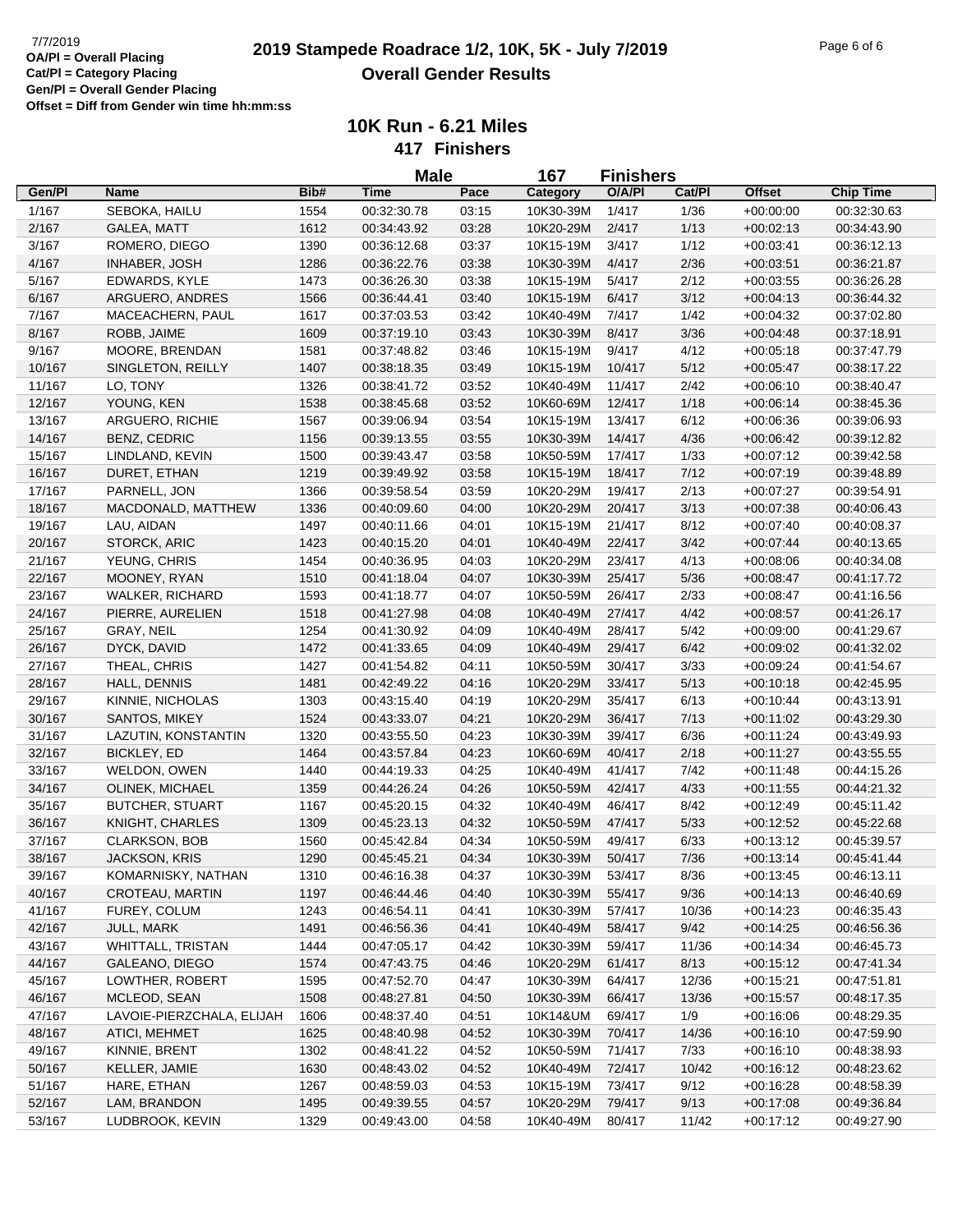## **2019 T/7/2019 Placing COMP Stampede Roadrace 1/2, 10K, 5K - July 7/2019** Page 7 of 7 **Overall Gender Results**

|         |                        |      | <b>Male</b> |       | 167<br><b>Finishers</b> |         |        |               |                  |
|---------|------------------------|------|-------------|-------|-------------------------|---------|--------|---------------|------------------|
| Gen/Pl  | Name                   | Bib# | Time        | Pace  | Category                | O/A/PI  | Cat/Pl | <b>Offset</b> | <b>Chip Time</b> |
| 54/167  | KNIGHT, THOMAS         | 1605 | 00:49:59.32 | 04:59 | 10K15-19M               | 81/417  | 10/12  | $+00:17:28$   | 00:49:54.70      |
| 55/167  | TUCKER, PAUL           | 1615 | 00:50:28.56 | 05:02 | 10K30-39M               | 84/417  | 15/36  | $+00:17:57$   | 00:49:53.72      |
| 56/167  | LUNDGREN, MICHAEL      | 1616 | 00:50:31.30 | 05:03 | 10K30-39M               | 86/417  | 16/36  | $+00:18:00$   | 00:50:29.21      |
| 57/167  | VANGILST, JIM          | 1434 | 00:50:33.24 | 05:03 | 10K60-69M               | 87/417  | 3/18   | $+00:18:02$   | 00:50:27.79      |
| 58/167  | PROULX, MATHIEU        | 1378 | 00:50:35.89 | 05:03 | 10K30-39M               | 88/417  | 17/36  | $+00:18:05$   | 00:50:27.76      |
| 59/167  | EWART, PHIL            | 1228 | 00:50:42.36 | 05:04 | 10K50-59M               | 89/417  | 8/33   | $+00:18:11$   | 00:50:13.97      |
| 60/167  | BARABASH, ADAM         | 1151 | 00:50:51.05 | 05:05 | 10K40-49M               | 90/417  | 12/42  | $+00:18:20$   | 00:50:49.56      |
| 61/167  | ARDOLINO, RAFFAELE     | 1144 | 00:50:53.58 | 05:05 | 10K30-39M               | 91/417  | 18/36  | $+00:18:22$   | 00:50:49.45      |
| 62/167  | JEFFREY, TIM           | 1294 | 00:50:54.36 | 05:05 | 10K30-39M               | 92/417  | 19/36  | $+00:18:23$   | 00:50:42.10      |
| 63/167  | LINTOTT, CASS          | 1559 | 00:51:09.53 | 05:06 | 10K40-49M               | 94/417  | 13/42  | $+00:18:38$   | 00:50:59.07      |
| 64/167  | LAVOIE, YVES           | 1614 | 00:51:09.55 | 05:06 | 10K30-39M               | 95/417  | 20/36  | $+00:18:38$   | 00:50:54.52      |
| 65/167  | MOORE, NICK            | 1583 | 00:51:12.29 | 05:07 | 10K50-59M               | 96/417  | 9/33   | $+00:18:41$   | 00:51:09.80      |
| 66/167  | MCLEOD, GEOFF          | 1506 | 00:51:18.13 | 05:07 | 10K30-39M               | 97/417  | 21/36  | $+00:18:47$   | 00:51:06.98      |
| 67/167  | PIERRE, LUDOVIC        | 1519 | 00:51:20.43 | 05:08 | 10K30-39M               | 98/417  | 22/36  | $+00:18:49$   | 00:51:18.14      |
| 68/167  | HRYCOY, CRAIG          | 1281 | 00:51:25.42 | 05:08 | 10K50-59M               | 99/417  | 10/33  | $+00:18:54$   | 00:51:21.29      |
| 69/167  | CAMPBELL, MICHAEL      | 1170 | 00:51:42.22 | 05:10 | 10K50-59M               | 102/417 | 11/33  | $+00:19:11$   | 00:51:15.95      |
| 70/167  | LUU, PHILLIP           | 1501 | 00:51:50.12 | 05:11 | 10K20-29M               | 103/417 | 10/13  | $+00:19:19$   | 00:51:40.34      |
| 71/167  | DOLAN, GARY            | 1602 | 00:51:53.24 | 05:11 | 10K30-39M               | 104/417 | 23/36  | $+00:19:22$   | 00:51:19.06      |
| 72/167  | ASTUDILLO, NELL JONE   | 1568 | 00:52:15.88 | 05:13 | 10K40-49M               | 108/417 | 14/42  | $+00:19:45$   | 00:52:14.56      |
| 73/167  | SPENCE, CHRIS          | 1592 | 00:52:31.05 | 05:15 | 10K40-49M               | 110/417 | 15/42  | $+00:20:00$   | 00:52:19.77      |
| 74/167  | PATERSON, SHANE        | 1587 | 00:52:43.66 | 05:16 | 10K30-39M               | 112/417 | 24/36  | $+00:20:12$   | 00:52:26.30      |
| 75/167  | <b>BRADE, KYLE</b>     | 1160 | 00:52:55.21 | 05:17 | 10K30-39M               | 113/417 | 25/36  | $+00:20:24$   | 00:52:48.64      |
| 76/167  | LAMBERT, SEAN          | 1318 | 00:52:59.45 | 05:17 | 10K40-49M               | 115/417 | 16/42  | $+00:20:28$   | 00:52:46.33      |
| 77/167  | HALWAS, DAVID          | 1483 | 00:53:06.18 | 05:18 | 10K50-59M               | 116/417 | 12/33  | $+00:20:35$   | 00:52:38.85      |
| 78/167  | DRIEDGER, HENRY        | 1217 | 00:53:06.81 | 05:18 | 10K70-79M               | 117/417 | 1/4    | $+00:20:36$   | 00:53:02.19      |
| 79/167  | <b>GALE, CAMERON</b>   | 1476 | 00:53:12.16 | 05:19 | 10K30-39M               | 118/417 | 26/36  | $+00.20.41$   | 00:53:06.65      |
| 80/167  | DECKART, CHRISTIAN     | 1209 | 00:53:29.62 | 05:20 | 10K40-49M               | 122/417 | 17/42  | $+00:20:58$   | 00:53:23.61      |
| 81/167  | HALE BOYES, KEVIN      | 1261 | 00:53:59.60 | 05:23 | 10K50-59M               | 124/417 | 13/33  | $+00:21:28$   | 00:53:41.34      |
| 82/167  | LOMAS, MATT            | 1328 | 00:54:03.42 | 05:24 | 10K30-39M               | 127/417 | 27/36  | $+00:21:32$   | 00:53:53.36      |
| 83/167  | CHAMBERS, ADRIAN       | 1179 | 00:54:17.95 | 05:25 | 10K50-59M               | 130/417 | 14/33  | $+00:21:47$   | 00:53:59.41      |
| 84/167  | KENEY, TOM             | 1492 | 00:54:21.34 | 05:26 | 10K40-49M               | 131/417 | 18/42  | $+00:21:50$   | 00:53:41.95      |
| 85/167  | <b>HAWKINS, TRAVIS</b> | 1269 | 00:54:27.32 | 05:26 | 10K30-39M               | 132/417 | 28/36  | $+00:21:56$   | 00:54:23.25      |
| 86/167  | ROMANO, ALBERTO        | 1388 | 00:54:36.62 | 05:27 | 10K50-59M               | 133/417 | 15/33  | $+00:22:05$   | 00:54:21.52      |
| 87/167  | <b>KEELING, JAMES</b>  | 1300 | 00:54:42.18 | 05:28 | 10K60-69M               | 134/417 | 4/18   | $+00:22:11$   | 00:54:16.15      |
| 88/167  | LEAMY, PATRICK         | 1321 | 00:54:47.92 | 05:28 | 10K40-49M               | 137/417 | 19/42  | $+00:22:17$   | 00:54:33.55      |
| 89/167  | MOORE, RANDY           | 1584 | 00:54:51.43 | 05:29 | 10K60-69M               | 138/417 | 5/18   | $+00:22:20$   | 00:54:24.60      |
| 90/167  | MCLEOD, RICK           | 1507 | 00:55:08.21 | 05:30 | 10K60-69M               | 141/417 | 6/18   | $+00:22:37$   | 00:54:57.12      |
| 91/167  | MCTAVISH, BILL         | 1509 | 00:55:09.01 | 05:30 | 10K50-59M               | 142/417 | 16/33  | $+00:22:38$   | 00:54:53.36      |
| 92/167  | NICKOLAU, NICK         | 1357 | 00:55:11.21 | 05:31 | 10K60-69M               | 143/417 | 7/18   | $+00:22:40$   | 00:54:55.13      |
| 93/167  | AGARWAL, GOUTAM        | 1140 | 00:55:19.48 | 05:31 | 10K30-39M               | 144/417 | 29/36  | $+00:22:48$   | 00:55:16.89      |
| 94/167  | MCINNES, JOHN          | 1505 | 00:55:19.53 | 05:31 | 10K50-59M               | 145/417 | 17/33  | $+00:22:48$   | 00:55:14.71      |
| 95/167  | OVEREND, BILL          | 1362 | 00:55:41.56 | 05:34 | 10K50-59M               | 149/417 | 18/33  | $+00:23:10$   | 00:55:24.00      |
| 96/167  | CLARK, LARRY           | 1469 | 00:55:49.46 | 05:34 | 10K60-69M               | 152/417 | 8/18   | $+00:23:18$   | 00:55:43.11      |
| 97/167  | PATCHETT, CHRISTOPHER  | 1552 | 00:55:51.66 | 05:35 | 10K40-49M               | 154/417 | 20/42  | $+00:23:20$   | 00:55:36.64      |
| 98/167  | HOPKINS, SCOTT         | 1489 | 00:55:56.49 | 05:35 | 10K40-49M               | 155/417 | 21/42  | $+00:23:25$   | 00:55:43.87      |
| 99/167  | COHEN, ROB             | 1187 | 00:56:01.04 | 05:36 | 10K40-49M               | 157/417 | 22/42  | $+00:23:30$   | 00:55:46.85      |
| 100/167 | SMITH, KEVIN           | 1528 | 00:56:18.15 | 05:37 | 10K60-69M               | 161/417 | 9/18   | $+00:23:47$   | 00:56:11.46      |
| 101/167 | PARNELL, PETER         | 1516 | 00:56:18.73 | 05:37 | 10K50-59M               | 162/417 | 19/33  | $+00:23:47$   | 00:56:10.60      |
| 102/167 | CARDER, SHAWN          | 1172 | 00:56:20.07 | 05:38 | 10K40-49M               | 163/417 | 23/42  | $+00:23:49$   | 00:55:53.10      |
| 103/167 | ROQUETTE, GERARD       | 1392 | 00:56:24.19 | 05:38 | 10K60-69M               | 165/417 | 10/18  | $+00:23:53$   | 00:56:17.30      |
| 104/167 | PELAT, IAN             | 1371 | 00:56:34.48 | 05:39 | 10K20-29M               | 166/417 | 11/13  | $+00:24:03$   | 00:56:25.97      |
| 105/167 | MARTIN, SCOTT          | 1503 | 00:57:34.00 | 05:45 | 10K40-49M               | 178/417 | 24/42  | $+00:25:03$   | 00:57:26.63      |
| 106/167 | CLARKE, ROB            | 1186 | 00:58:10.91 | 05:49 | 10K40-49M               | 184/417 | 25/42  | $+00:25:40$   | 00:57:56.42      |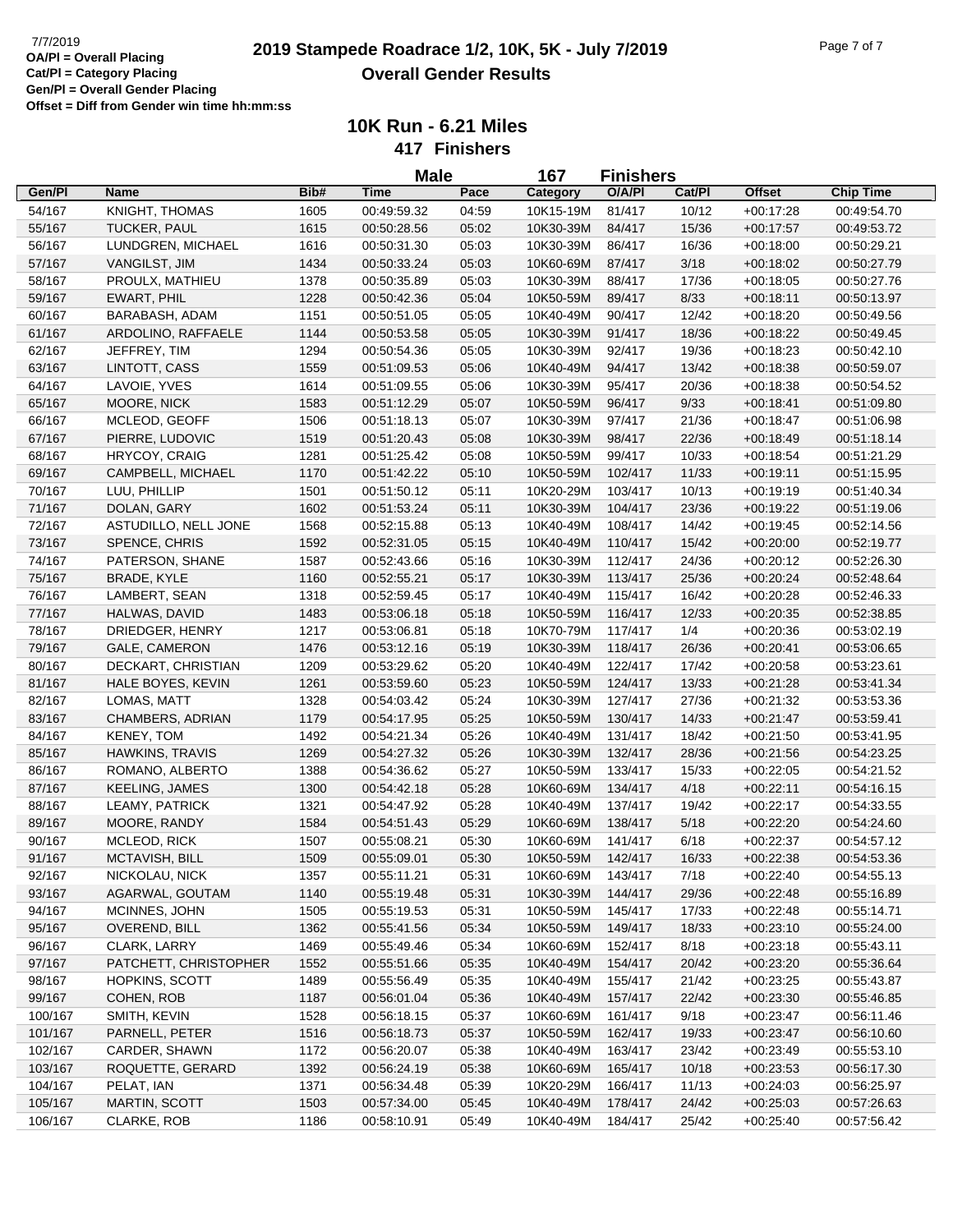## **2019 Stampede Roadrace 1/2, 10K, 5K - July 7/2019** 7/7/2019 Page 8 of 8 **Overall Gender Results**

|         |                               |      | <b>Male</b> |       | 167       | <b>Finishers</b> |        |               |                  |
|---------|-------------------------------|------|-------------|-------|-----------|------------------|--------|---------------|------------------|
| Gen/Pl  | <b>Name</b>                   | Bib# | <b>Time</b> | Pace  | Category  | O/A/PI           | Cat/Pl | <b>Offset</b> | <b>Chip Time</b> |
| 107/167 | LANDRY, RUSSELL               | 1496 | 00:58:17.64 | 05:49 | 10K30-39M | 186/417          | 30/36  | $+00:25:46$   | 00:58:04.44      |
| 108/167 | HRYCOY, JOSEPH                | 1282 | 00:58:28.21 | 05:50 | 10K15-19M | 188/417          | 11/12  | $+00:25:57$   | 00:58:24.08      |
| 109/167 | <b>BAGNALL, STEPHEN</b>       | 1147 | 00:58:39.08 | 05:51 | 10K30-39M | 190/417          | 31/36  | $+00:26:08$   | 00:57:58.80      |
| 110/167 | <b>GREWAL, PARAMJIT SINGH</b> | 1255 | 00:58:50.16 | 05:53 | 10K60-69M | 191/417          | 11/18  | $+00:26:19$   | 00:58:44.77      |
| 111/167 | ST-LOUIS, "J-C"               | 1530 | 00:58:54.12 | 05:53 | 10K60-69M | 192/417          | 12/18  | $+00:26:23$   | 00:58:22.92      |
| 112/167 | SCHMIDT, NORM                 | 1400 | 00:58:56.07 | 05:53 | 10K50-59M | 193/417          | 20/33  | $+00:26:25$   | 00:58:43.35      |
| 113/167 | TSANG, BRIAN                  | 1431 | 00:59:12.22 | 05:55 | 10K40-49M | 197/417          | 26/42  | $+00:26:41$   | 00:59:04.91      |
| 114/167 | <b>KEMPER, CHRIS</b>          | 1578 | 00:59:12.78 | 05:55 | 10K40-49M | 198/417          | 27/42  | $+00:26:42$   | 00:59:06.03      |
| 115/167 | STRONG, EVAN                  | 1531 | 00:59:46.55 | 05:58 | 10K50-59M | 203/417          | 21/33  | $+00:27:15$   | 00:59:34.61      |
| 116/167 | <b>KRYGIER, CORY</b>          | 1315 | 00:59:56.60 | 05:59 | 10K40-49M | 207/417          | 28/42  | $+00:27:25$   | 00:59:41.44      |
| 117/167 | KENNEDY, BRADLEY              | 1620 | 00:59:59.58 | 05:59 | 10K40-49M | 209/417          | 29/42  | $+00:27:28$   | 00:59:38.09      |
| 118/167 | BARRY, JAY                    | 1152 | 01:00:37.01 | 06:03 | 10K20-29M | 214/417          | 12/13  | $+00:28:06$   | 01:00:25.47      |
| 119/167 | DOWELL, LIAM                  | 1214 | 01:01:39.33 | 06:09 | 10K14&UM  | 223/417          | 2/9    | $+00:29:08$   | 01:01:20.31      |
| 120/167 | HUMBLE, ROBERT                | 1283 | 01:02:44.86 | 06:16 | 10K50-59M | 234/417          | 22/33  | $+00:30:14$   | 01:02:26.32      |
| 121/167 | FLEMING, JOHNATHAN            | 1548 | 01:02:54.29 | 06:17 | 10K30-39M | 237/417          | 32/36  | $+00:30:23$   | 01:02:45.08      |
| 122/167 | LAMBE, GRANT                  | 1613 | 01:03:12.48 | 06:19 | 10K40-49M | 241/417          | 30/42  | $+00:30:41$   | 01:02:57.46      |
| 123/167 | LEMON, DENNIS                 | 1323 | 01:03:31.56 | 06:21 | 10K50-59M | 244/417          | 23/33  | $+00.31:00$   | 01:03:13.60      |
| 124/167 | MORTON, ANDREW                | 1512 | 01:03:40.72 | 06:22 | 10K40-49M | 249/417          | 31/42  | $+00:31:09$   | 01:03:26.06      |
| 125/167 | PATCHETT, JOHN                | 1368 | 01:03:43.23 | 06:22 | 10K50-59M | 250/417          | 24/33  | $+00:31:12$   | 01:03:37.85      |
| 126/167 | SCOTT, BRAD                   | 1526 | 01:03:46.49 | 06:22 | 10K50-59M | 251/417          | 25/33  | $+00:31:15$   | 01:03:25.64      |
| 127/167 | <b>GRAHAM, GARRY</b>          | 1252 | 01:03:51.97 | 06:23 | 10K60-69M | 253/417          | 13/18  | $+00:31:21$   | 01:03:33.35      |
| 128/167 | FUNG, ALASTAIR                | 1240 | 01:04:00.48 | 06:24 | 10K30-39M | 256/417          | 33/36  | $+00:31:29$   | 01:03:52.59      |
| 129/167 | CATES, NEAL                   | 1176 | 01:04:32.87 | 06:27 | 10K50-59M | 262/417          | 26/33  | $+00:32:02$   | 01:04:11.32      |
| 130/167 | SMITH, ADAM                   | 1409 | 01:04:51.53 | 06:29 | 10K30-39M | 271/417          | 34/36  | $+00:32:20$   | 01:04:13.69      |
| 131/167 | HOMES, ADAM                   | 1488 | 01:05:03.48 | 06:30 | 10K40-49M | 274/417          | 32/42  | $+00:32:32$   | 01:04:49.72      |
| 132/167 | REYNOLDS, BLAKE               | 1382 | 01:05:16.16 | 06:31 | 10K50-59M | 277/417          | 27/33  | $+00:32:45$   | 01:04:52.91      |
| 133/167 | COOPER, IRA                   | 1192 | 01:05:22.40 | 06:32 | 10K40-49M | 279/417          | 33/42  | $+00:32:51$   | 01:05:05.10      |
| 134/167 | DOWNE, DAN                    | 1215 | 01:05:31.02 | 06:33 | 10K50-59M | 282/417          | 28/33  | $+00:33:00$   | 01:05:10.91      |
| 135/167 | CARSOLIO, DIEGO               | 1571 | 01:05:47.22 | 06:34 | 10K15-19M | 287/417          | 12/12  | $+00:33:16$   | 01:05:37.31      |
| 136/167 | FUNG, HARRY                   | 1242 | 01:05:53.36 | 06:35 | 10K60-69M | 288/417          | 14/18  | $+00:33:22$   | 01:05:46.10      |
| 137/167 | <b>WORTHINGTON, STEVE</b>     | 1449 | 01:07:47.33 | 06:46 | 10K50-59M | 302/417          | 29/33  | $+00:35:16$   | 01:07:26.30      |
| 138/167 | <b>BURKE, GAVIN</b>           | 1166 | 01:08:23.90 | 06:50 | 10K14&UM  | 308/417          | 3/9    | $+00.35.53$   | 01:08:21.99      |
| 139/167 | DOWELL, JON                   | 1213 | 01:08:34.04 | 06:51 | 10K40-49M | 309/417          | 34/42  | $+00:36:03$   | 01:08:15.22      |
| 140/167 | SALVADOR, WINE                | 1523 | 01:08:55.35 | 06:53 | 10K30-39M | 312/417          | 35/36  | $+00:36:24$   | 01:08:28.72      |
| 141/167 | HUNT, TYLER                   | 1603 | 01:08:57.74 | 06:53 | 10K14&UM  | 314/417          | 4/9    | $+00:36:26$   | 01:08:23.89      |
| 142/167 | <b>HENDRICKSON, ROB</b>       | 1274 | 01:09:11.24 | 06:55 | 10K40-49M | 317/417          | 35/42  | $+00:36:40$   | 01:08:39.64      |
| 143/167 | HENDRICKSON, LEN              | 1273 | 01:09:11.36 | 06:55 | 10K60-69M | 318/417          | 15/18  | $+00.36.40$   | 01:08:40.28      |
| 144/167 | DUNBAR, RAY                   | 1218 | 01:09:49.72 | 06:58 | 10K60-69M | 322/417          | 16/18  | $+00:37:18$   | 01:09:13.12      |
| 145/167 | WILLIAMS, MICHAEL             | 1446 | 01:10:32.47 | 07:03 | 10K30-39M | 327/417          | 36/36  | $+00:38:01$   | 01:10:10.22      |
| 146/167 | POLITSKY, WAYNE               | 1374 | 01:11:12.25 | 07:07 | 10K50-59M | 329/417          | 30/33  | $+00.38:41$   | 01:10:48.24      |
| 147/167 | RICKARD, STEVEN               | 1384 | 01:11:29.36 | 07:08 | 10K70-79M | 331/417          | 2/4    | $+00.38.58$   | 01:11:29.36      |
| 148/167 | DUTTON, TANNER                | 1220 | 01:12:22.11 | 07:14 | 10K20-29M | 336/417          | 13/13  | $+00:39:51$   | 01:11:57.25      |
| 149/167 | CHAU, JASON                   | 1572 | 01:13:15.17 | 07:19 | 10K40-49M | 340/417          | 36/42  | $+00:40:44$   | 01:03:17.25      |
| 150/167 | CHAU, CALUM                   | 1622 | 01:13:15.32 | 07:19 | 10K14&UM  | 341/417          | 5/9    | $+00:40:44$   | 01:03:17.40      |
| 151/167 | <b>BURCHNALL, GLENN</b>       | 1165 | 01:17:00.46 | 07:42 | 10K50-59M | 362/417          | 31/33  | $+00:44:29$   | 01:16:33.71      |
| 152/167 | VIERNEZA, MIKE                | 1435 | 01:17:14.78 | 07:43 | 10K40-49M | 364/417          | 37/42  | $+00:44:44$   | 01:16:32.46      |
| 153/167 | CALLAGHAN, DAVID              | 1168 | 01:17:24.41 | 07:44 | 10K60-69M | 366/417          | 17/18  | $+00.44:53$   | 01:16:55.82      |
| 154/167 | CHIASSON, KEITH               | 1543 | 01:17:26.00 | 07:44 | 10K40-49M | 367/417          | 38/42  | $+00:44:55$   | 01:17:09.92      |
| 155/167 | KOWALENKO, AIDEN              | 1312 | 01:19:57.10 | 07:59 | 10K14&UM  | 379/417          | 6/9    | $+00:47:26$   | 01:19:54.45      |
| 156/167 | KOWALENKO, JAXON              | 1313 | 01:20:20.75 | 08:02 | 10K14&UM  | 381/417          | 7/9    | $+00.47:49$   | 01:20:17.88      |
| 157/167 | DOUCETTE, ROB                 | 1471 | 01:20:26.56 | 08:02 | 10K70-79M | 382/417          | 3/4    | $+00:47:55$   | 01:19:44.19      |
| 158/167 | PARSONS, NORMAN               | 1367 | 01:20:41.64 | 08:04 | 10K50-59M | 385/417          | 32/33  | $+00:48:10$   | 01:20:19.49      |
| 159/167 | DAVIDSON, JIM                 | 1206 | 01:21:37.39 | 08:09 | 10K60-69M | 390/417          | 18/18  | $+00:49:06$   | 01:20:53.50      |